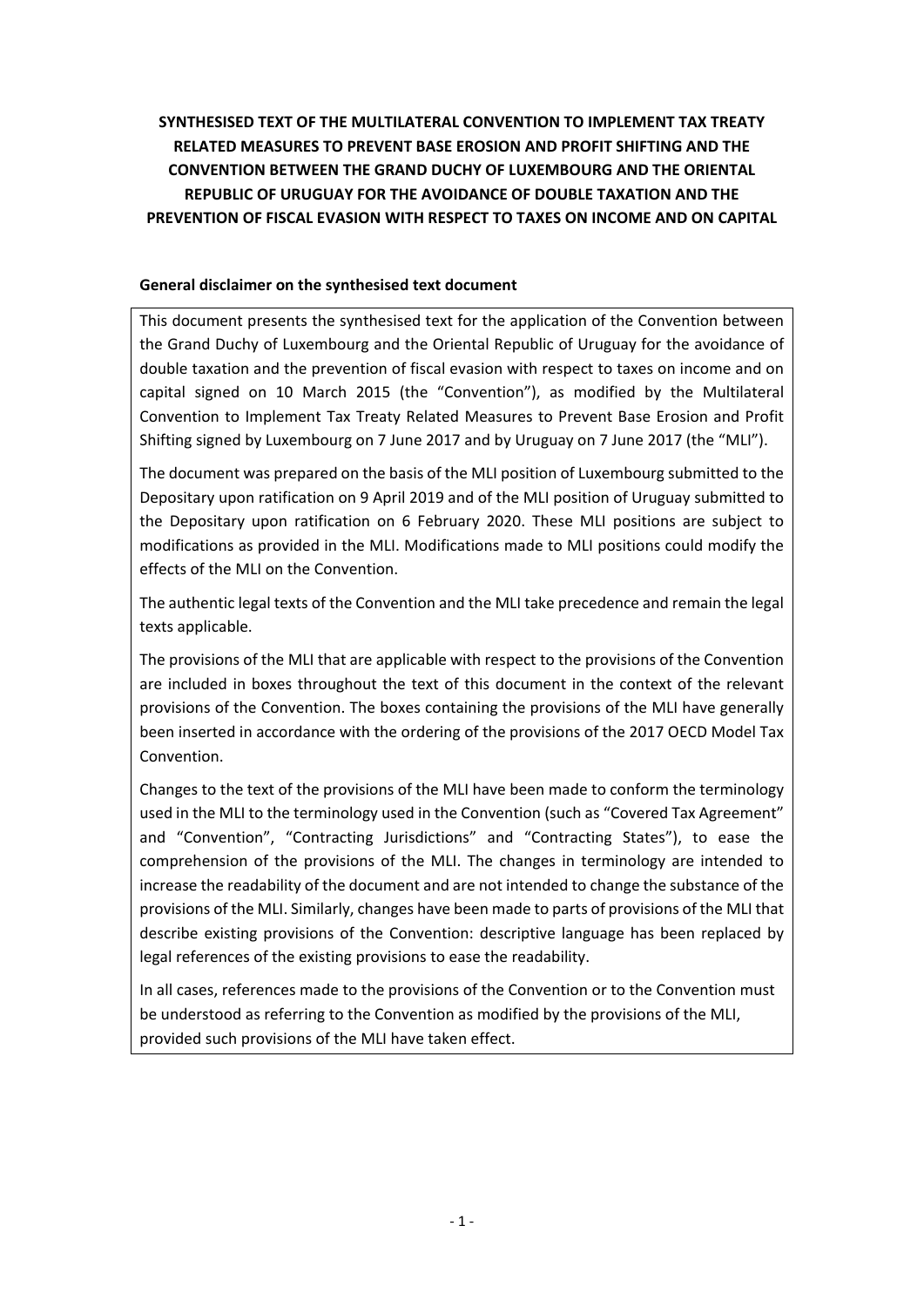# **References**

The authentic legal text of the Convention can be found at the following link:

[impotsdirects.public.lu](https://impotsdirects.public.lu/fr.html)

The text of the MLI and the MLI position of Luxembourg submitted to the Depositary upon ratification on 9 April 2019 and of the MLI position of Uruguay submitted to the Depositary upon ratification on 6 February 2020 can be found on the [MLI Depositary \(OECD\) webpage.](https://www.oecd.org/tax/treaties/multilateral-convention-to-implement-tax-treaty-related-measures-to-prevent-beps.htm)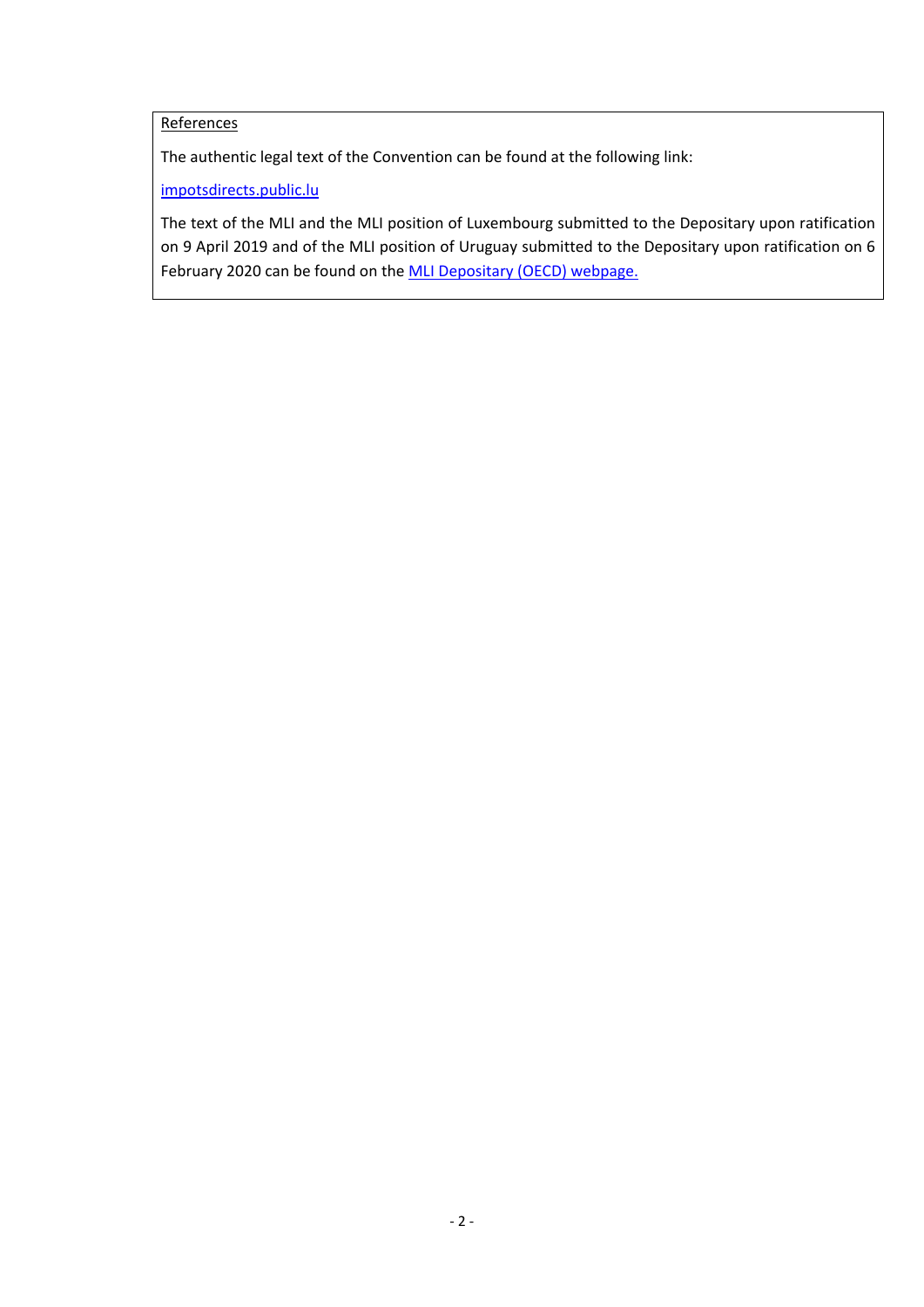# **Disclaimer on the entry into effect of the provisions of the MLI**

#### Entry into Effect of the MLI Provisions

The provisions of the MLI applicable to this Convention do not take effect on the same dates as the original provisions of the Convention. Each of the provisions of the MLI could take effect on different dates, depending on the types of taxes involved (taxes withheld at source or other taxes levied) and on the choices made by Luxembourg and Uruguay in their MLI positions.

Dates of the deposit of instruments of ratification, acceptance or approval: 9 April 2019 for Luxembourg and 6 February 2020 for Uruguay.

Entry into force of the MLI: 1 August 2019 for Luxembourg and 1 June 2020 for Uruguay.

Unless it is stated otherwise elsewhere in this document, the provisions of the MLI have effect with respect to the Convention:

In Luxembourg:

- with respect of taxes withheld at source on amounts paid or credited to non-residents, where the event giving rise to such taxes occurs on or after 1 January 2021;
- with respect to all other taxes, for taxes levied with respect to taxable periods beginning on or after 1 December 2020.

In Uruguay:

- with respect of taxes withheld at source on amounts paid or credited to non-residents, where the event giving rise to such taxes occurs on or after 1 January 2021;
- with respect to all other taxes, for taxes levied with respect to taxable periods beginning on or after 1 January 2021.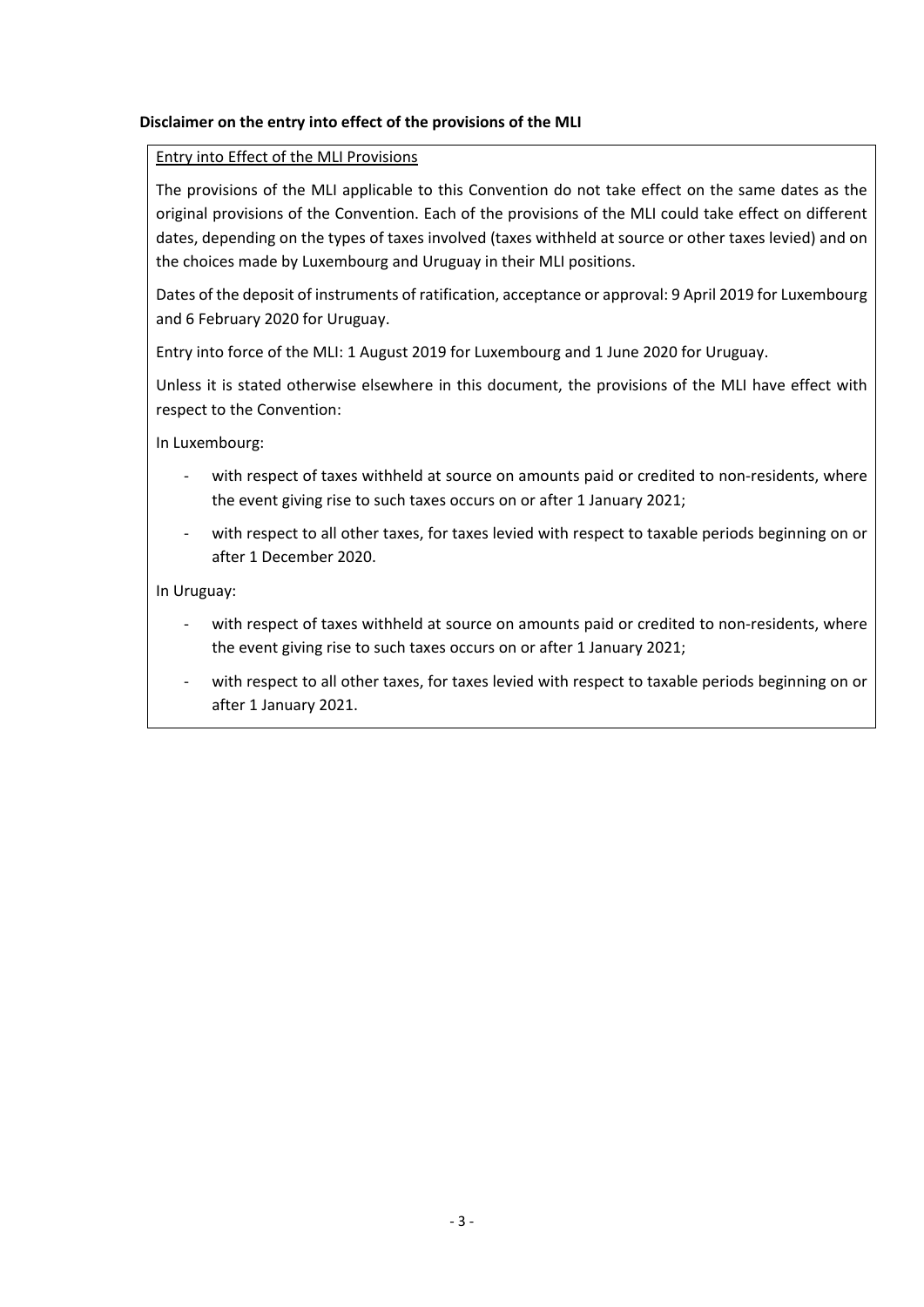#### **CONVENTION BETWEEN**

# **THE GRAND DUCHY OF LUXEMBOURG AND THE ORIENTAL REPUBLIC OF URUGUAY FOR THE AVOIDANCE OF DOUBLE TAXATION AND THE PREVENTION OF FISCAL EVASION WITH RESPECT TO TAXES ON INCOME AND ON CAPITAL**

The Government of the Grand Duchy of Luxembourg and the Government of the Oriental Republic of Uruguay

**[Replaced by paragraph 1 and paragraph 3 of Article 6 of the MLI]** [Desiring to conclude a Convention for the avoidance of double taxation and the prevention of fiscal evasion with respect to taxes on income and on capital,]

*The following paragraph 1 and paragraph 3 of Article 6 of the MLI replace the text referring to an intent to eliminate double taxation in the preamble of this Convention :*

ARTICLE 6 OF THE MLI – PURPOSE OF A COVERED TAX AGREEMENT

Desiring to further develop their economic relationship and to enhance their co-operation in tax matters,

Intending to eliminate double taxation with respect to the taxes covered by [*this Convention*] without creating opportunities for non-taxation or reduced taxation through tax evasion or avoidance (including through treaty-shopping arrangements aimed at obtaining reliefs provided in [*the Convention*] for the indirect benefit of residents of third jurisdictions),

Have agreed as follows:

#### **CHAPTER I**

#### **SCOPE OF THE CONVENTION**

# **Article 1**

#### **PERSONS COVERED**

This Convention shall apply to persons who are residents of one or both of the Contracting States.

*The following paragraphs 1 and 3 of Article 3 of the MLI apply and supersede the provisions of this Convention:*

#### ARTICLE 3 OF THE MLI - TRANSPARENT ENTITIES

For the purposes of the [*Convention*], income derived by or through an entity or arrangement that is treated as wholly or partly fiscally transparent under the tax law of either [*Contracting State*] shall be considered to be income of a resident of a [*Contracting State*] but only to the extent that the income is treated, for purposes of taxation by that [*Contracting State*], as the income of a resident of that [*Contracting State*]. In no case shall the provisions of this paragraph be construed to affect a [*Contracting State's*] right to tax the residents of that [*Contracting State*].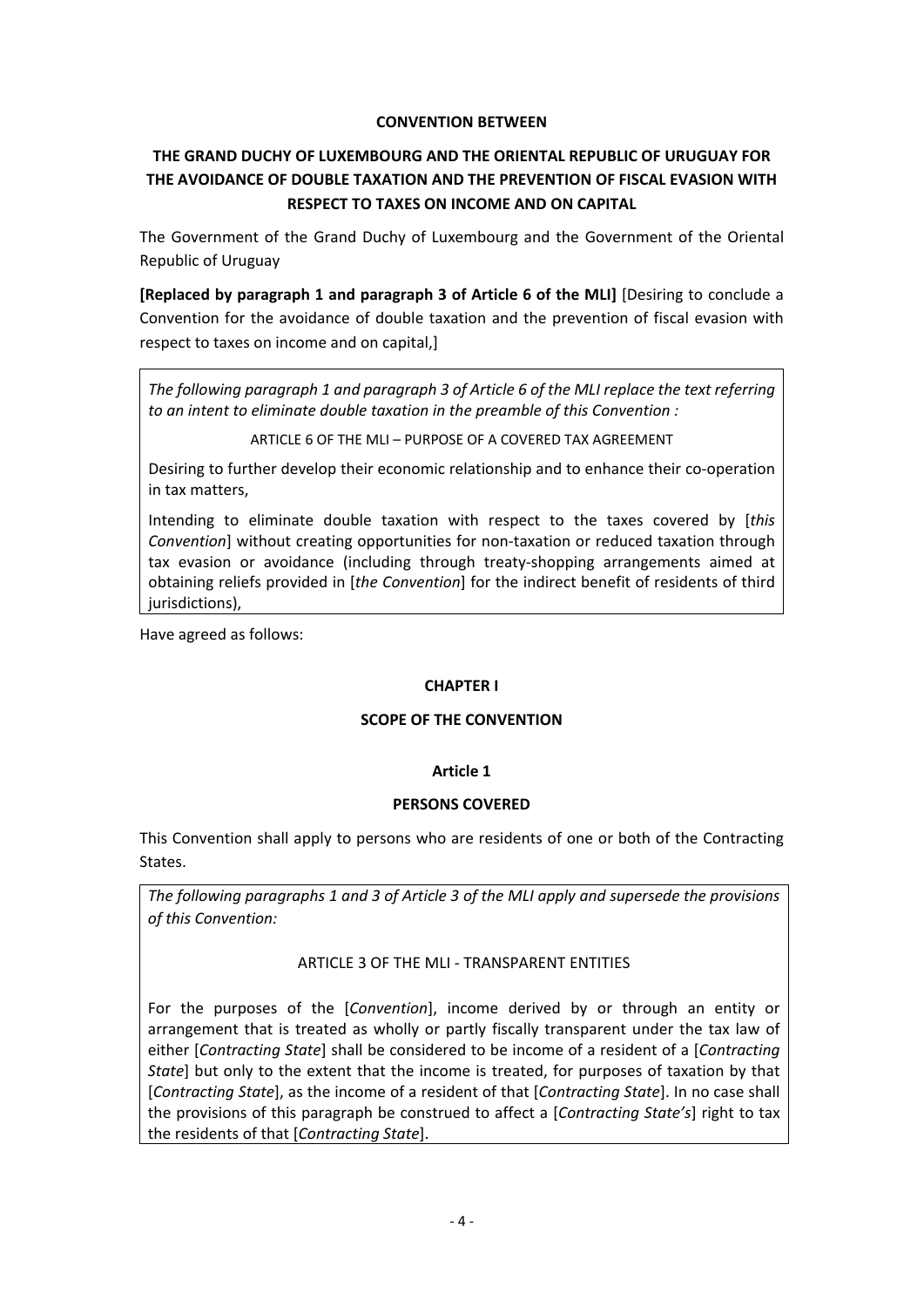#### **TAXES COVERED**

- 1. This Convention shall apply to taxes on income and on capital imposed on behalf of a Contracting State or of itslocal authorities, irrespective of the manner in which they are levied.
- 2. There shall be regarded as taxes on income and on capital all taxes imposed on total income, on total capital, or on elements of income or of capital, including taxes on gains from the alienation of movable or immovable property, taxes on the total amounts of wages or salaries paid by enterprises, as well as taxes on capital appreciation.
- 3. The existing taxes to which the Convention shall apply are in particular:
	- a) in Luxembourg:
		- (i) the income tax on individuals (l'impôt sur le revenu des personnes physiques);
		- (ii) the corporation tax (l'impôt sur le revenu des collectivités);
		- (iii) the capital tax (l'impôt sur la fortune); and
		- (iv) the communal trade tax (l'impôt commercial communal);

(hereinafter referred to as "Luxembourg tax");

- b) in Uruguay:
	- (i) the tax on business income (Impuesto a las Rentas de las Actividades Económicas - IRAE);
	- (ii) the personal income tax (lmpuesto a las Rentas de las Personas Fisicas IRPF);
	- (iii) the non-residents income tax (Impuesto a las Rentas de los No Residentes IRNR);
	- (iv) the tax for social security assistance (lmpuesto de Asistencia a la Seguridad Social - IASS); and
	- (v) the capital tax (Impuesto al Patrimonio IP);
	- (hereinafter referred to as "Uruguayan tax").
- 4. The Convention shall apply also to any identical or substantially similar taxes that are imposed after the date of signature of the Convention in addition to, or in place of, the existing taxes. The competent authorities of the Contracting States shall notify each other of any significant changes that have been made in their taxation laws.

#### **CHAPTER II**

#### **DEFINITIONS**

#### **Article 3**

#### **GENERAL DEFINITIONS**

- 1. For the purposes of this Convention, unless the context otherwise requires:
	- a) the term "Luxembourg" means the Grand Duchy of Luxembourg and, when used in a geographical sense, means the territory of the Grand Duchy of Luxembourg;
	- b) the term "Uruguay" means the territory of the Oriental Republic of Uruguay, and when used in a geographical sense means the territory on which the tax laws are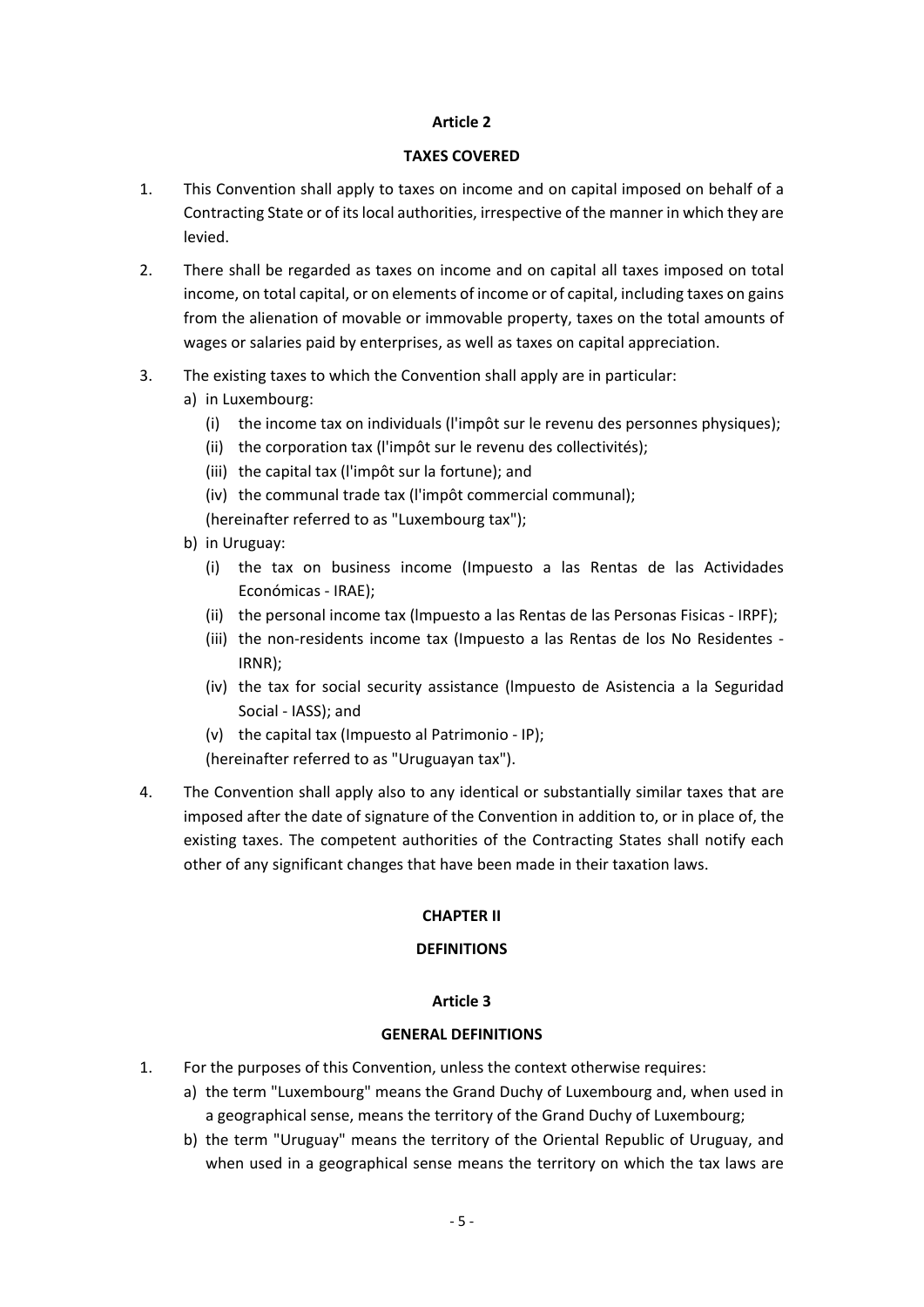applied, including the airspace, the maritime areas, under Uruguayan sovereign rights or jurisdiction in accordance with international law and national law;

- c) the terms "a Contracting State" and "the other Contracting State" means Luxembourg or Uruguay, as the context requires;
- d) the term "person" includes an individual, a collective investment vehicle, a company and any other body of persons;
- e) the term "company" means any body corporate or any entity that is treated as a body corporate for tax purposes;
- f) the term "enterprise" applies to the carrying on of any business;
- g) the terms "enterprise of a Contracting State" and "enterprise of the other Contracting State'' mean respectively an enterprise carried on by a resident of a Contracting State and an enterprise carried on by a resident of the other Contracting State;
- h) the term "international traffic" means any transport by a ship or aircraft operated by an enterprise that has its place of effective management in a Contracting State, except when the ship or aircraft is operated solely between places in the other Contracting State;
- i) the term "competent authority" means:
	- (i) in Luxembourg, the Minister of Finance or his authorized representative;
	- (ii) in Uruguay, the Minister of Economy and Finance or his authorized representative;
- j) the term "national", in relation to a Contracting State, means:
	- (i) any individual possessing the nationality or citizenship of that Contracting State; and
	- (ii) any legal person, partnership or association deriving its status as such from the laws in force in that Contracting State;
- k) the term "business" includes the performance of professional services and of other activities of an independent character.
- 2. As regards the application of the Convention at any time by a Contracting State, any term not defined therein shall, unless the context otherwise requires, have the meaning that it has at that time under the law of that State for the purposes of the taxes to which the Convention applies, any meaning under the applicable tax laws of that State prevailing over a meaning given to the term under other laws of that State.

#### **Article 4**

#### **RESIDENT**

1. For the purposes of this Convention, the term "resident of a Contracting State" means any person who, under the laws of that State, is liable to tax therein by reason of his domicile, residence, place of incorporation, place of management or any other criterion of a similar nature, and also includes that State and any local authority thereof. This term, however, does not include any person who is liable to tax in that State in respect only of income from sources in that State or capital situated therein.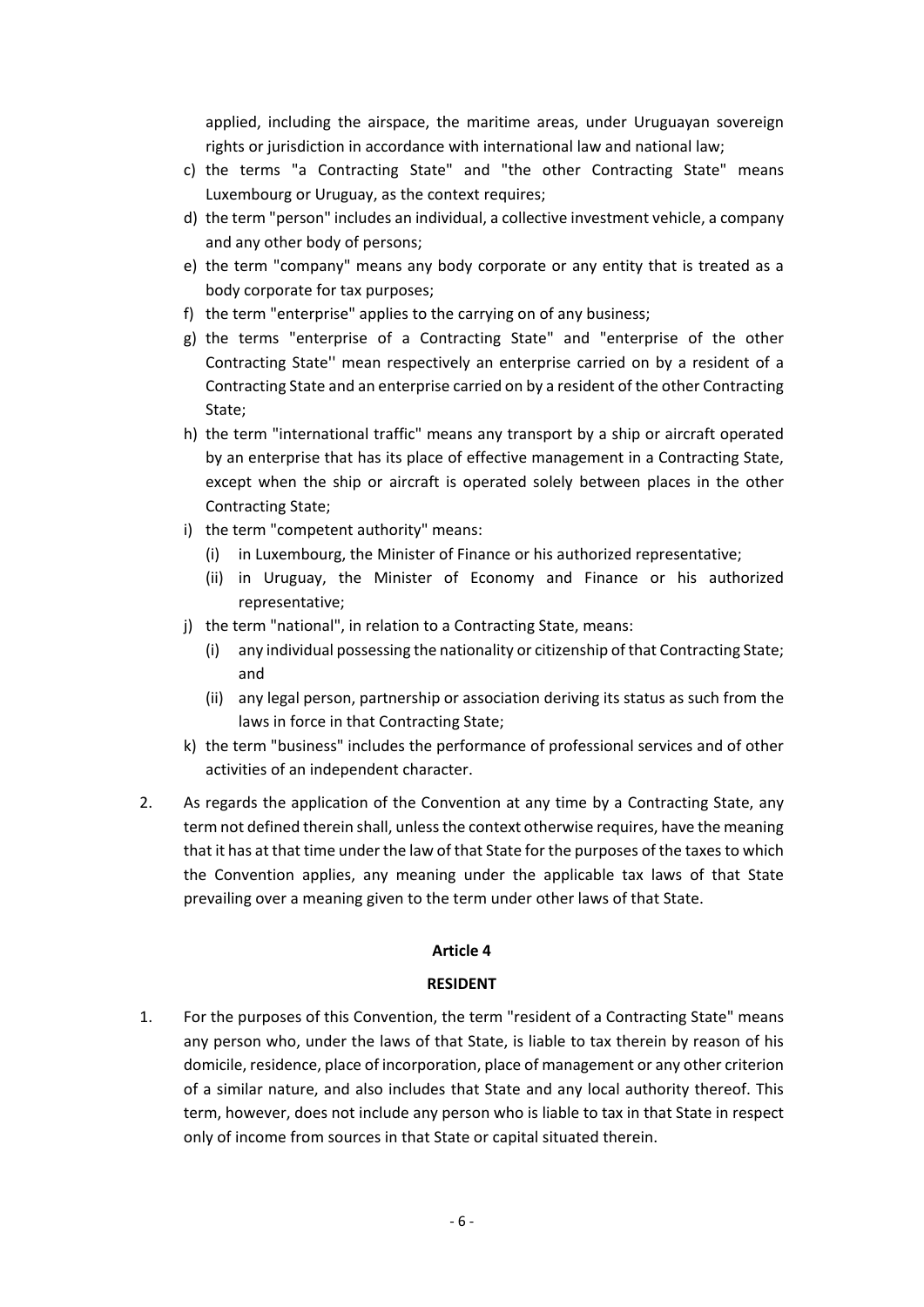- 2. Where by reason of the provisions of paragraph 1 an individual is a resident of both Contracting States, then his status shall be determined as follows:
	- a) he shall be deemed to be a resident only of the State in which he has a permanent home available to him; if he has a permanent home available to him in both States, he shall be deemed to be a resident only of the State with which his personal and economic relations are closer (centre of vital interests);
	- b) if the State in which he has his centre of vital interests cannot be determined, or if he has not a permanent home available to him in either State, he shall be deemed to be a resident only of the State in which he has an habitual abode;
	- c) if he has an habitual abode in both States or in neither of them, he shall be deemed to be a resident only of the State of which he is a national;
	- d) if he is a national of both States or of neither of them, the competent authorities of the Contracting States shall settle the question by mutual agreement.
- 3. Where by reason of the provisions of paragraph 1 a person other than an individual is a resident of both Contracting States, then it shall be deemed to be a resident only of the State in which its place of effective management is situated.

# **PERMANENT ESTABLISHMENT**

- 1. For the purposes of this Convention, the term "permanent establishment" means a fixed place of business through which the business of an enterprise is wholly or partly carried on.
- 2. The term "permanent establishment" includes especially:
	- a) a place of management;
	- b) a branch;
	- c) an office;
	- d) a factory;
	- e) a workshop; and
	- f) a mine, an oil or gas well, a quarry or any other place of extraction of natural resources.
- 3. The term "permanent establishment" likewise includes:
	- a) a building site, a construction, assembly, installation or dredging project or supervisory activities in connection therewith, but only if such site, project or activities last more than six months;
	- b) the furnishing of services, including consultancy services, by an enterprise through employees or other personnel engaged by the enterprise for such purpose, but only if activities of that nature continue (for the same or a connected project) within a Contracting State for a period or periods aggregating more than six months within any twelve-month period.
- 4. Notwithstanding the preceding provisions of this Article, the term "permanent establishment" shall be deemed not to include:
	- a) the use of facilities solely for the purpose of storage or display of goods or merchandise belonging to the enterprise;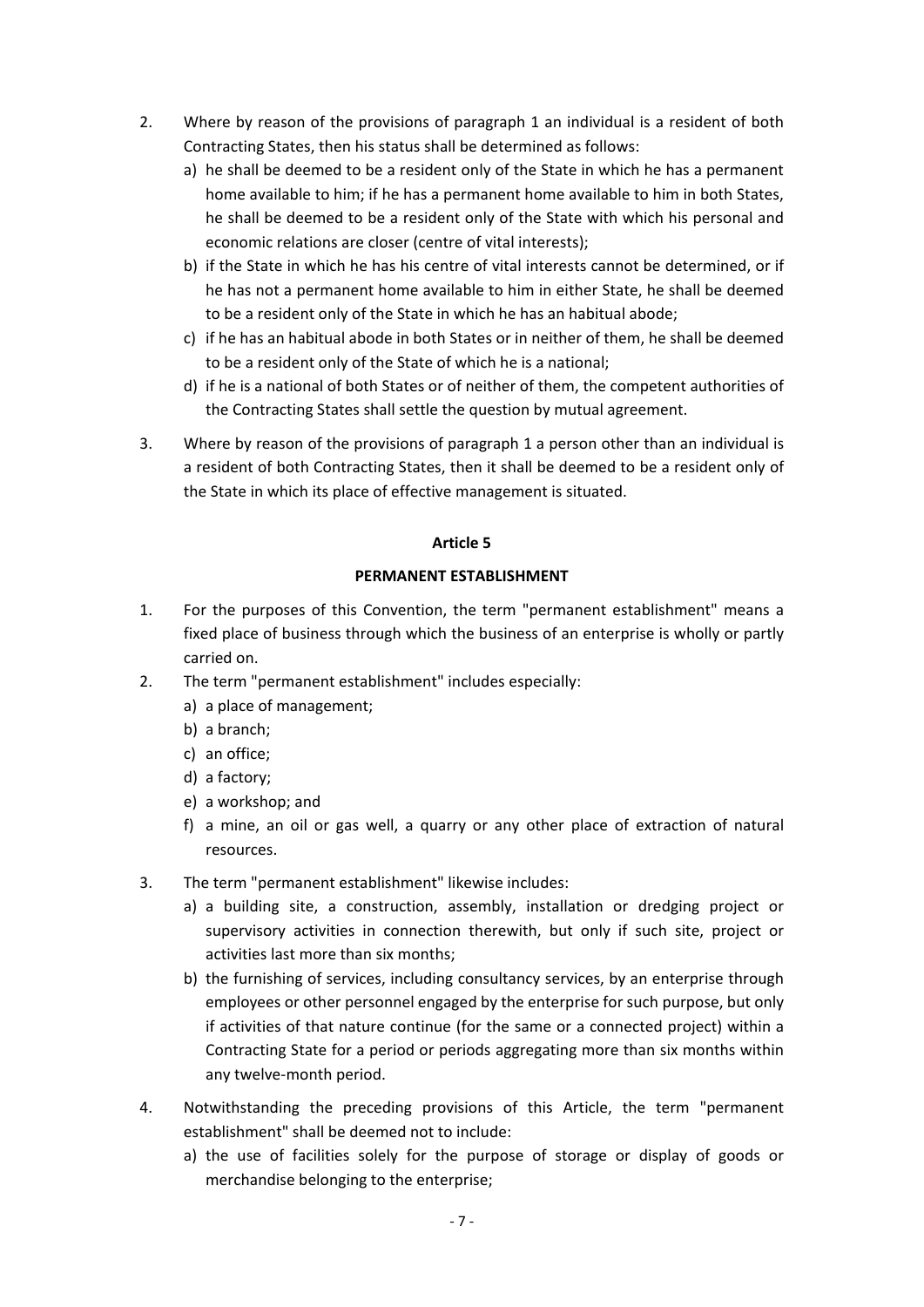- b) the maintenance of a stock of goods or merchandise belonging to the enterprise solely for the purpose of storage or display;
- c) the maintenance of a stock of goods or merchandise belonging to the enterprise solely for the purpose of processing by another enterprise;
- d) the maintenance of a fixed place of business solely for the purpose of purchasing goods or merchandise or of collecting information, for the enterprise;
- e) the maintenance of a fixed place of business solely for the purpose of carrying on, for the enterprise, any other activity of a preparatory or auxiliary character;
- f) the maintenance of a fixed place of business solely for any combination of activities mentioned in subparagraphs a) to e), provided that the overall activity of the fixed place of business resulting from this combination is of a preparatory or auxiliary character.
- 5. Notwithstanding the provisions of paragraphs 1 and 2, where a person other than an agent of an independent status to whom paragraph 6 applies - is acting on behalf of an enterprise and has, and habitually exercises, in a Contracting State an authority to conclude contracts in the name of the enterprise, that enterprise shall be deemed to have a permanent establishment in that State in respect of any activities which that person undertakes for the enterprise, unless the activities of such person are limited to those mentioned in paragraph 4 which, if exercised through a fixed place of business, would not make this fixed place of business a permanent establishment under the provisions of that paragraph.
- 6. An enterprise shall not be deemed to have a permanent establishment in a Contracting State merely because it carries on business in that State through a broker, general commission agent or any other agent of an independent status, provided that such persons are acting in the ordinary course of their business.
- 7. The fact that a company which is a resident of a Contracting State controls or is controlled by a company which is a resident of the other Contracting State, or which carries on business in that other State (whether through a permanent establishment or otherwise), shall not of itself constitute either company a permanent establishment of the other.

# **CHAPTER III**

#### **TAXATION OF INCOME**

#### **Article 6**

# **INCOME FROM IMMOVABLE PROPERTY**

- 1. Income derived by a resident of a Contracting State from immovable property (including income from agriculture or forestry) situated in the other Contracting State may be taxed in that other State.
- 2. The term "immovable property" shall have the meaning which it has under the law of the Contracting State in which the property in question is situated. The term shall in any case include property accessory to immovable property, livestock and equipment used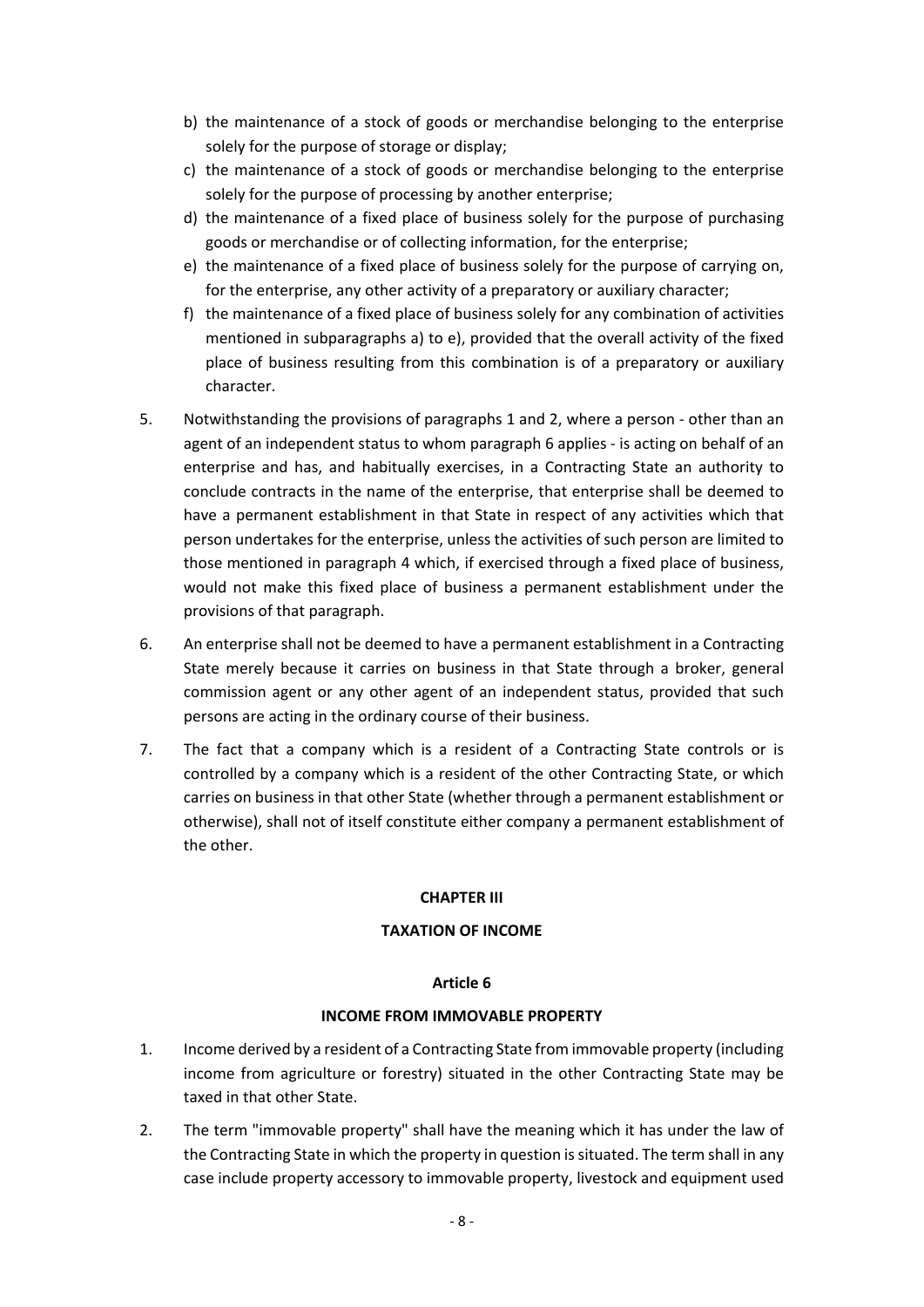in agriculture and forestry, rights to which the provisions of general law respecting landed property apply, usufruct of immovable property and rights to variable or fixed payments as consideration for the working of, or the right to work, mineral deposits, sources and other natural resources; ships, boats and aircraft shall not be regarded as immovable property.

- 3. The provisions of paragraph 1 shall apply to income derived from the direct use, letting, or use in any other form of immovable property.
- 4. The provisions of paragraphs 1 and 3 shall also apply to the income from immovable property of an enterprise.

# **Article 7**

# **BUSINESS PROFITS**

- 1. The profits of an enterprise of a Contracting State shall be taxable only in that State unless the enterprise carries on business in the other Contracting State through a permanent establishment situated therein. If the enterprise carries on business as aforesaid, the profits of the enterprise may be taxed in the other State but only so much of them as is attributable to that permanent establishment.
- 2. Subject to the provisions of paragraph 3, where an enterprise of a Contracting State carries on business in the other Contracting State through a permanent establishment situated therein, there shall in each Contracting State be attributed to that permanent establishment the profits which it might be expected to make if it were a distinct and separate enterprise engaged in the same or similar activities under the same or similar conditions and dealing wholly independently with the enterprise of which it is a permanent establishment.
- 3. In determining the profits of a permanent establishment, there shall be allowed as deductions expenses which are incurred for the purposes of the permanent establishment, including executive and general administrative expenses so incurred, whether in the State in which the permanent establishment is situated or elsewhere.
- 4. Insofar as it has been customary in a Contracting State to determine the profits to be attributed to a permanent establishment on the basis of an apportionment of the total profits of the enterprise to its various parts, nothing in paragraph 2 shall preclude that Contracting State from determining the profits to be taxed by such an apportionment as may be customary; the method of apportionment adopted shall, however, be such that the result shall be in accordance with the principles contained in this Article.
- 5. No profits shall be attributed to a permanent establishment by reason of the mere purchase by that permanent establishment of goods or merchandise for the enterprise.
- 6. For the purposes of the preceding paragraphs, the profits to be attributed to the permanent establishment shall be determined by the same method year by year unless there is good and sufficient reason to the contrary.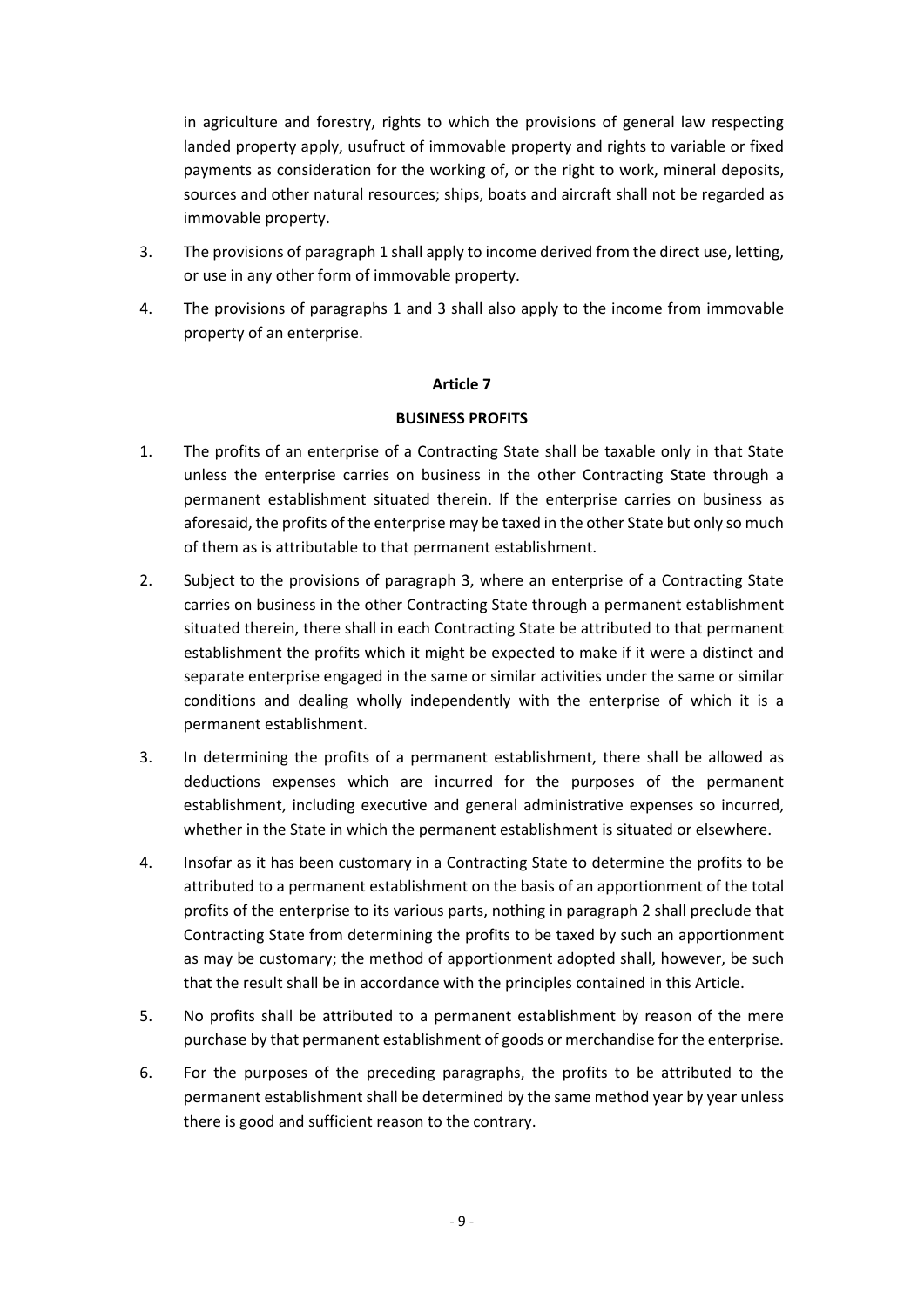7. Where profits include items of income which are dealt with separately in other Articles of this Convention, then the provisions of those Articles shall not be affected by the provisions of this Article.

# **Article 8**

#### **SHIPPING, INLAND WATERWAYS TRANSPORT AND AIR TRANSPORT**

- 1. Profits from the operation of ships or aircraft in international traffic shall be taxable only in the Contracting State in which the place of effective management of the enterprise is situated.
- 2. Profits from the operation of boats engaged in inland waterways transport shall be taxable only in the Contracting State in which the place of effective management of the enterprise is situated.
- 3. If the place of effective management of a shipping enterprise or of an inland waterways transport enterprise is aboard a ship or boat, then it shall be deemed to be situated in the Contracting State in which the home harbour of the ship or boat is situated, or, if there is no such home harbour, in the Contracting State of which the operator of the ship or boat is a resident.
- 4. The provisions of paragraph 1 shall also apply to profits from the participation in a pool, a joint business or an international operating agency.

# **Article 9**

# **ASSOCIATED ENTERPRISES**

- 1. Where
	- a) an enterprise of a Contracting State participates directly or indirectly in the management, control or capital of an enterprise of the other Contracting State, or
	- b) the same persons participate directly or indirectly in the management, control or capital of an enterprise of a Contracting State and an enterprise of the other Contracting State,

and in either case conditions are made or imposed between the two enterprises in their commercial or financial relations which differ from those which would be made between independent enterprises, then any profits which would, but for those conditions, have accrued to one of the enterprises, but, by reason of those conditions, have not so accrued, may be included in the profits of that enterprise and taxed accordingly.

2. Where a Contracting State includes in the profits of an enterprise of that State - and taxes accordingly - profits on which an enterprise of the other Contracting State has been charged to tax in that other State and the profits so included are profits which would have accrued to the enterprise of the first-mentioned State if the conditions made between the two enterprises had been those which would have been made between independent enterprises, then that other State shall make an appropriate adjustment to the amount of the tax charged therein on those profits. In determining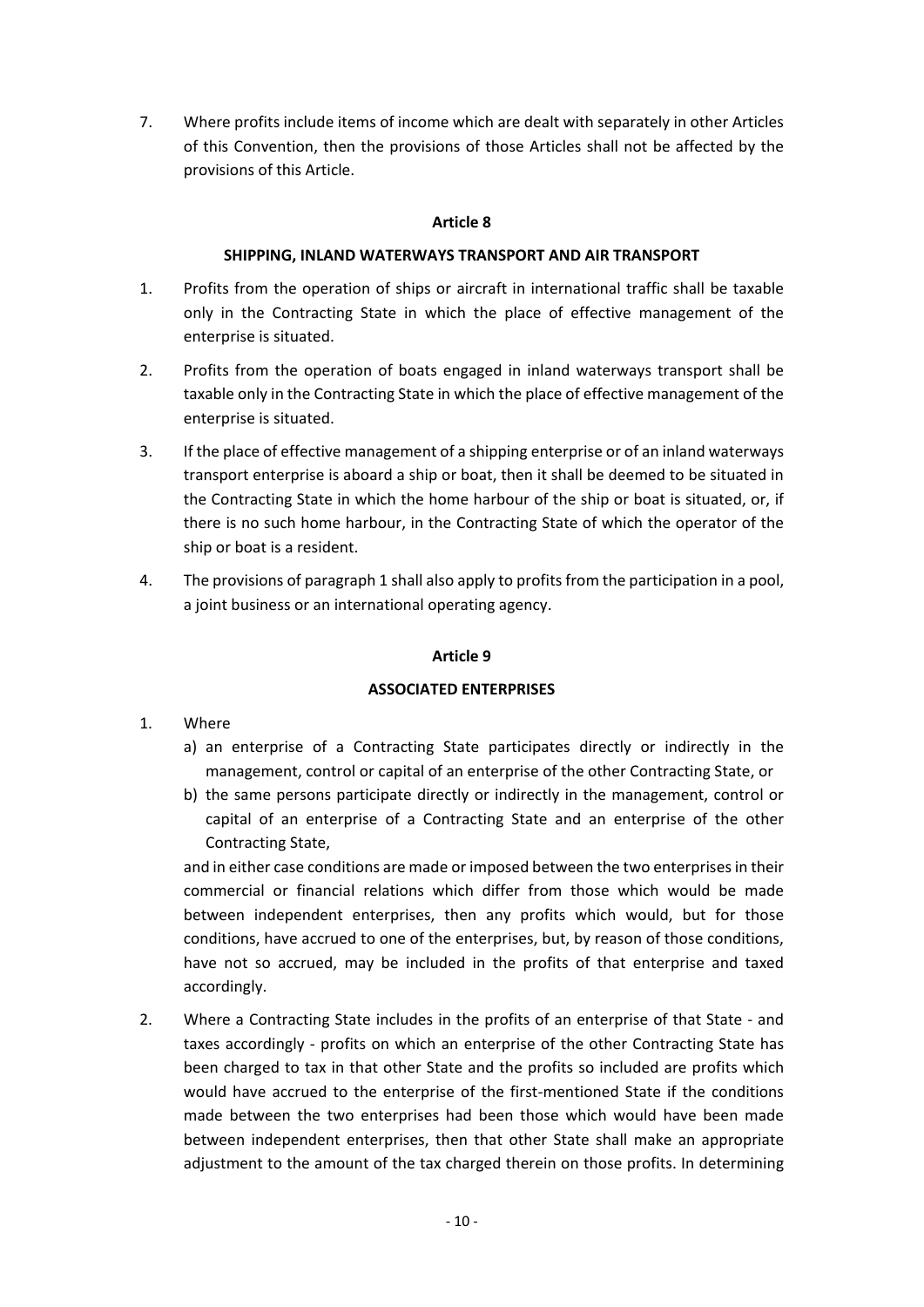such adjustment, due regard shall be had to the other provisions of this Convention and the competent authorities of the Contracting States shall if necessary consult each other.

# **Article 10**

# **DIVIDENDS**

- 1. Dividends paid by a company which is a resident of a Contracting State to a resident of the other Contracting State may be taxed in that other State.
- 2. However, such dividends may also be taxed in the Contracting State of which the company paying the dividends is a resident and according to the laws of that State, but if the beneficial owner of the dividends is a resident of the other Contracting State, the tax so charged shall not exceed:
	- a) 5 per cent of the gross amount of the dividends if the beneficial owner is a company (other than a partnership) which holds directly at least 10 per cent of the capital of the company paying the dividends;
	- b) 15 per cent of the gross amount of the dividends in all other cases.

This paragraph shall not affect the taxation of the company in respect of the profits out of which the dividends are paid.

- 3. The term "dividends" as used in this Article means income from shares, "jouissance" shares or "jouissance" rights, mining shares, founders shares or other rights, not being debt-claims, participating in profits, as well as income from other corporate rights which is subjected to the same taxation treatment as income from shares by the laws of the State of which the company making the distribution is a resident, and in the case of Luxembourg the investors share of the profit in a commercial, industrial, mining or craft undertaking, paid proportionally to the profits and by virtue of his capital outlay, as well as interest and payments on bonds, where, over and above the fixed rate of interest, a right of assignment is granted for supplementary interest varying according to the unretained earnings.
- 4. The provisions of paragraphs 1 and 2 shall not apply if the beneficial owner of the dividends, being a resident of a Contracting State, carries on business in the other Contracting State of which the company paying the dividends is a resident, through a permanent establishment situated therein, and the holding in respect of which the dividends are paid is effectively connected with such permanent establishment. In such case the provisions of Article 7 shall apply.
- 5. Where a company which is a resident of a Contracting State derives profits or income from the other Contracting State, that other State may not impose any tax on the dividends paid by the company, except insofar as such dividends are paid to a resident of that other State or insofar as the holding in respect of which the dividends are paid is effectively connected with a permanent establishment situated in that other State, nor subject the company's undistributed profits to a tax on the company's undistributed profits, even if the dividends paid or the undistributed profits consist wholly or partly of profits or income arising in such other State.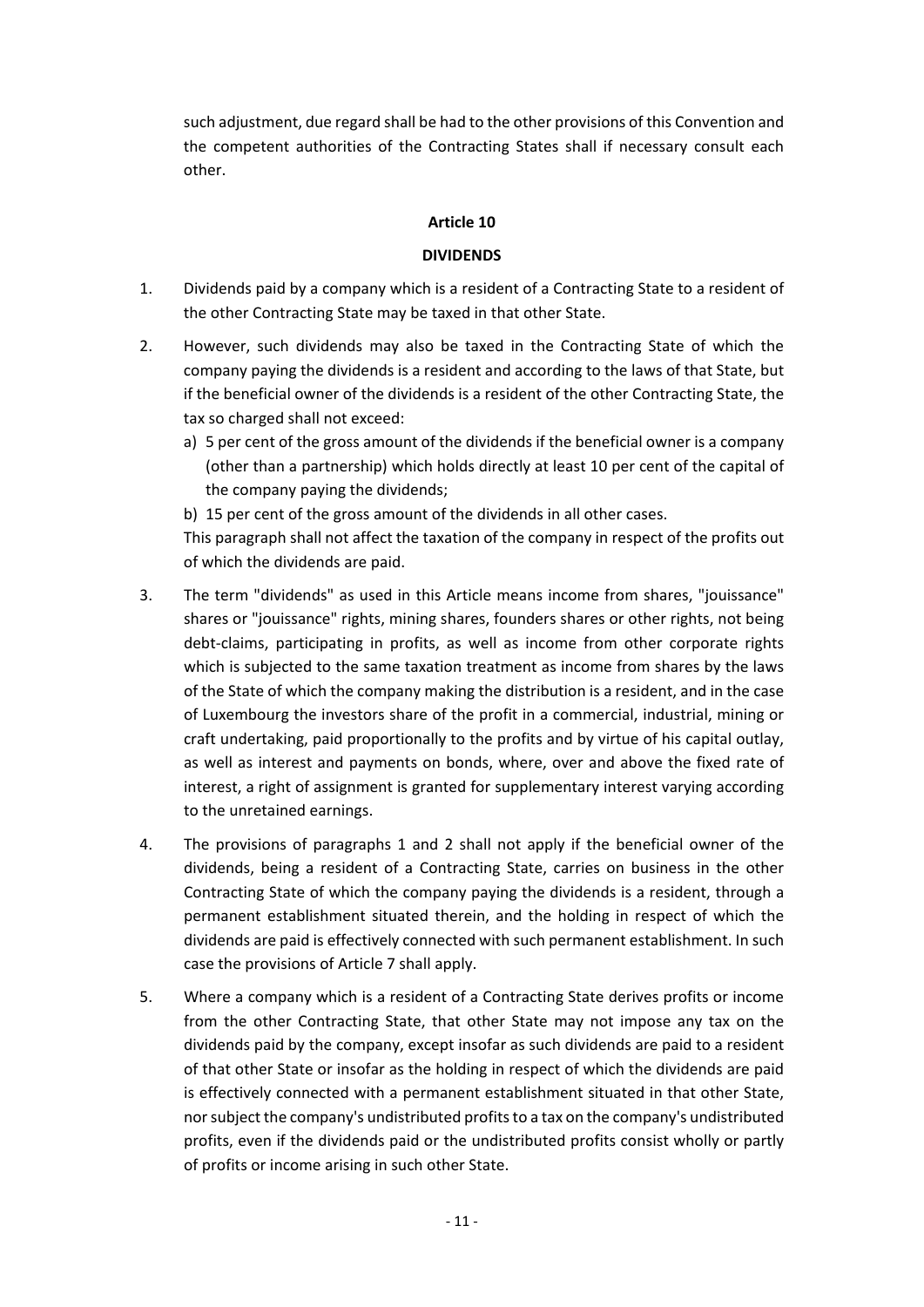#### **INTEREST**

- 1. Interest arising in a Contracting State and paid to a resident of the other Contracting State may be taxed in that other State.
- 2. However, such interest may also be taxed in the Contracting State in which it arises and according to the laws of that State, but if the beneficial owner of the interest is a resident of the other Contracting State, the tax so charged shall not exceed 10 per cent of the gross amount of the interest.
- 3. Notwithstanding the provisions of paragraph 2, interest arising in a Contracting State and paid to a resident of the other Contracting State who is the beneficial owner of the interest shall be taxable only in that other State to the extent that such interest is paid:
	- a) on a loan granted by a bank for at least three years for financing investment projects;
	- b) to that other State or the central bank or a local authority thereof;
	- c) by the State in which the interest arises or by a local authority or statutory body thereof;
	- d) in respect of a loan, debt-claim or credit that is owed to, or made, provided, guaranteed or insured by, that other State or a local authority or an export financial agency thereof.
- 4. The term "interest" as used in this Article means income from debt-claims of every kind, whether or not secured by mortgage and whether or not carrying a right to participate in the debtors profits, and in particular, income from government securities and income from bonds or debentures, including premiums and prizes attaching to such securities, bonds or debentures. However, the term "interest" shall not include income referred to in Article 10. Penalty charges for late payment shall not be regarded as interest for the purpose of this Article.
- 5. The provisions of paragraphs 1, 2 and 3 shall not apply if the beneficial owner of the interest, being a resident of a Contracting State, carries on business in the other Contracting State in which the interest arises, through a permanent establishment situated therein, and the debt-claim in respect of which the interest is paid is effectively connected with such permanent establishment. In such case the provisions of Article 7 shall apply.
- 6. Interest shall be deemed to arise in a Contracting State when the payer is a resident of that State. Where, however, the person paying the interest, whether he is a resident of a Contracting State or not, has in a Contracting State a permanent establishment in connection with which the indebtedness on which the interest is paid was incurred, and such interest is borne by such permanent establishment, then such interest shall be deemed to arise in the State in which the permanent establishment is situated.
- 7. Where, by reason of a special relationship between the payer and the beneficial owner or between both of them and some other person, the amount of the interest, having regard to the debt-claim for which it is paid, exceeds the amount which would have been agreed upon by the payer and the beneficial owner in the absence of such relationship, the provisions of this Article shall apply only to the last-mentioned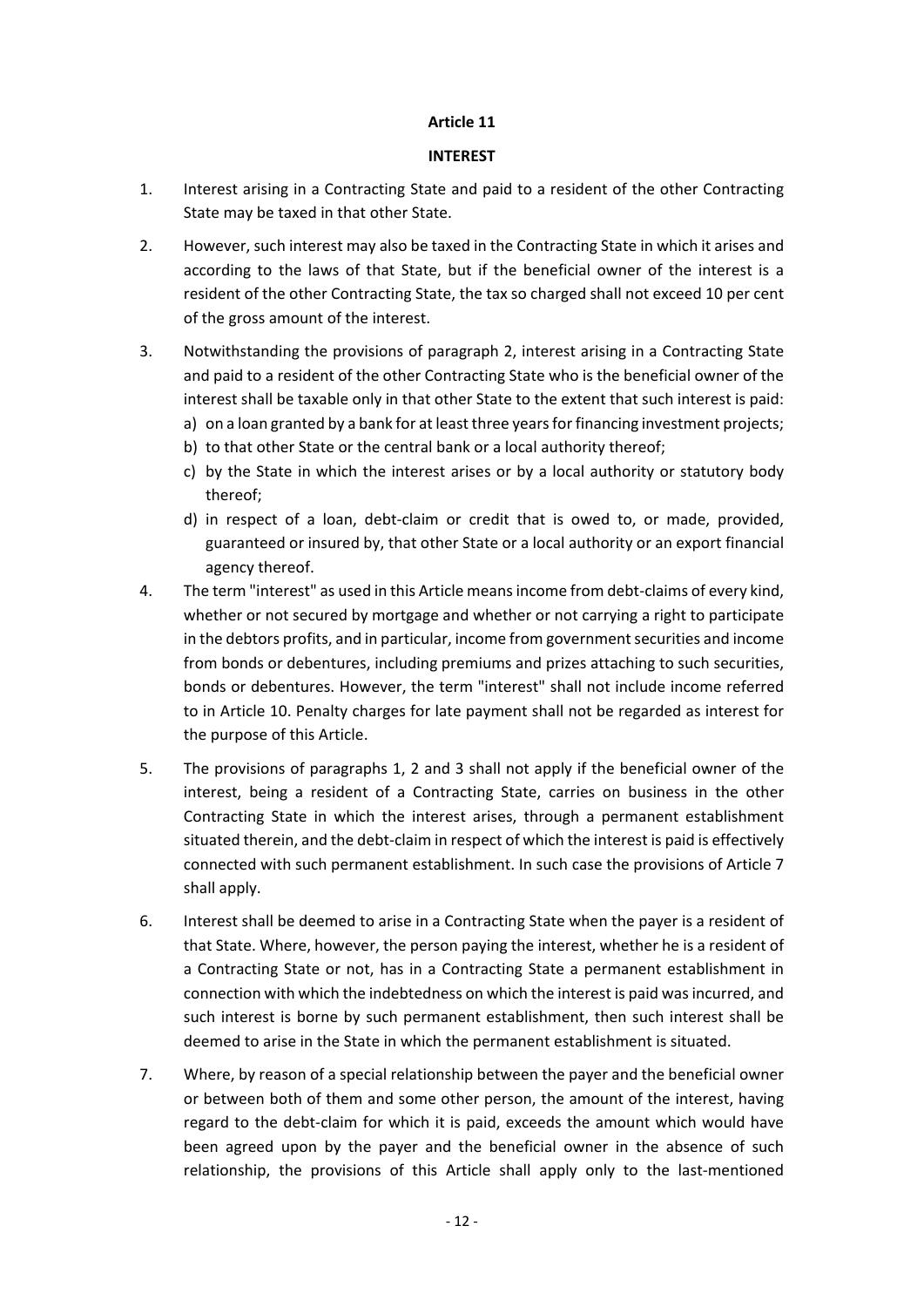amount. In such case, the excess part of the payments shall remain taxable according to the laws of each Contracting State, due regard being had to the other provisions of this Convention.

# **Article 12**

# **ROYALTIES**

- 1. Royalties arising in a Contracting State and paid to a resident of the other Contracting State may be taxed in that other State.
- 2. However, such royalties may also be taxed in the Contracting State in which they arise and according to the laws of that State, but if the beneficial owner of the royalties is a resident of the other Contracting State, the tax so charged shall not exceed:
	- a) 5 per cent of the gross amount of the royalties, in the case of payments of the kind referred to in subparagraph a) of paragraph 3;
	- b) 10 per cent of the gross amount of the royalties, in the case of payments of the kind referred to in subparagraph b) of paragraph 3.
- 3. The term "royalties" as used in this Article means payments of any kind received as a consideration:
	- a) for the use of, or the right to use, industrial, commercial or scientific equipment or;
	- b) for the use of, or the right to use any copyright of literary, artistic or scientific work including cinematograph films, or films or tapes for television or radio broadcasting, any patent, trade mark, design or model, plan, secret formula or process, or for information concerning industrial, commercial or scientific experience.
- 4. The provisions of paragraphs 1 and 2 shall not apply if the beneficial owner of the royalties, being a resident of a Contracting State, carries on business in the other Contracting State in which the royalties arise through a permanent establishment situated therein, and the right or property in respect of which the royalties are paid is effectively connected with such permanent establishment. In such case the provisions of Article 7 shall apply.
- 5. Royalties shall be deemed to arise in a Contracting State when the payer is a resident of that State. Where, however, the person paying the royalties, whether a resident of a Contracting State or not, has in a Contracting State a permanent establishment in connection with which the obligation to pay the royalties was incurred, and such royalties are borne by such permanent establishment, then such royalties shall be deemed to arise in the State in which the permanent establishment is situated.
- 6. Where, by reason of a special relationship between the payer and the beneficial owner or between both of them and some other person, the amount of the royalties, having regard to the use, right or information for which they are paid, exceeds the amount which would have been agreed upon by the payer and the beneficial owner in the absence of such relationship, the provisions of this Article shall apply only to the lastmentioned amount. In such case, the excess part of the payments shall remain taxable according to the laws of each Contracting State, due regard being had to the other provisions of this Convention.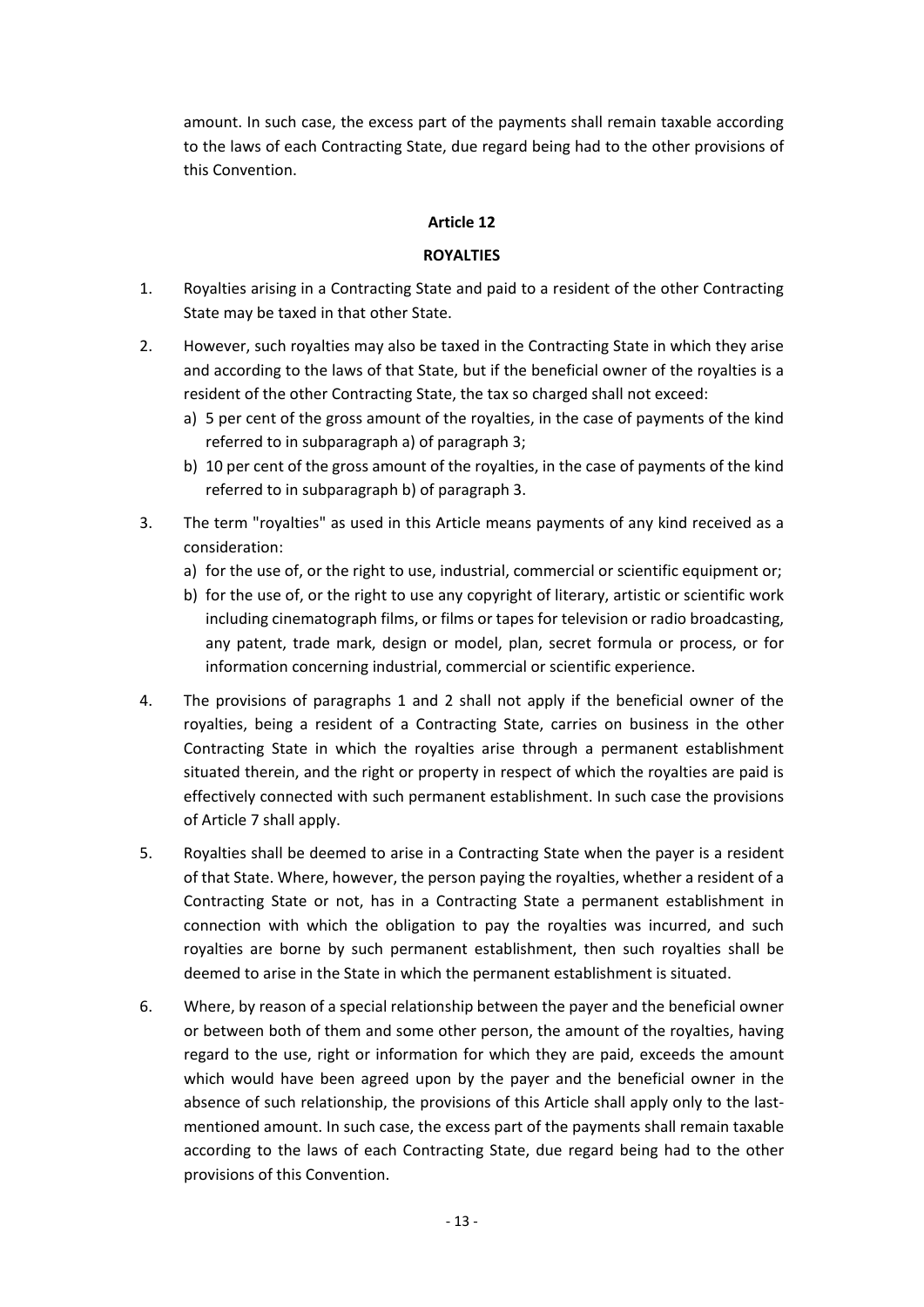#### **CAPITAL GAINS**

- 1. Gains derived by a resident of a Contracting State from the alienation of immovable property referred to in Article 6 and situated in the other Contracting State may be taxed in that other State.
- 2. Gains from the alienation of movable property forming part of the business property of a permanent establishment which an enterprise of a Contracting State has in the other Contracting State, including such gains from the alienation of such a permanent establishment (alone or with the whole enterprise), may be taxed in that other State.
- 3. Gains from the alienation of ships or aircraft operated in international traffic, boats engaged in inland waterwaystransport or movable property pertaining to the operation of such ships, aircraft or boats, shall be taxable only in the Contracting State in which the place of effective management of the enterprise is situated.
- 4. Gains derived by a resident of a Contracting State from the alienation of shares deriving more than 50 per cent of their value directly or indirectly from immovable property situated in the other Contracting State may be taxed in that other State. However, this paragraph shall not apply to gains derived from the alienation of shares of companies that are listed on an approved stock exchange of one of the States, to gains derived from the alienation of shares in the course of a merger or division or where the immovable property from which the shares derive their value is immovable property (such as a mine or a hotel) in which a business is carried on.
- 5. Gains from the alienation of any property, other than that referred to in paragraphs 1, 2, 3 and 4, shall be taxable only in the Contracting State of which the alienator is a resident.

#### **Article 14**

#### **INCOME FROM EMPLOYMENT**

- 1. Subject to the provisions of Articles 15, 17 and 18, salaries, wages and other similar remuneration derived by a resident of a Contracting State in respect of an employment shall be taxable only in that State unless the employment is exercised in the other Contracting State. If the employment is so exercised, such remuneration as is derived therefrom may be taxed in that other State.
- 2. Notwithstanding the provisions of paragraph 1, remuneration derived by a resident of a Contracting State in respect of an employment exercised in the other Contracting State shall be taxable only in the first mentioned State if:
	- a) the recipient is present in the other State for a period or periods not exceeding in the aggregate 183 days in any twelve month period commencing or ending in the calendar year concerned, and
	- b) the remuneration is paid by, or on behalf of, an employer who is not a resident of the other State, and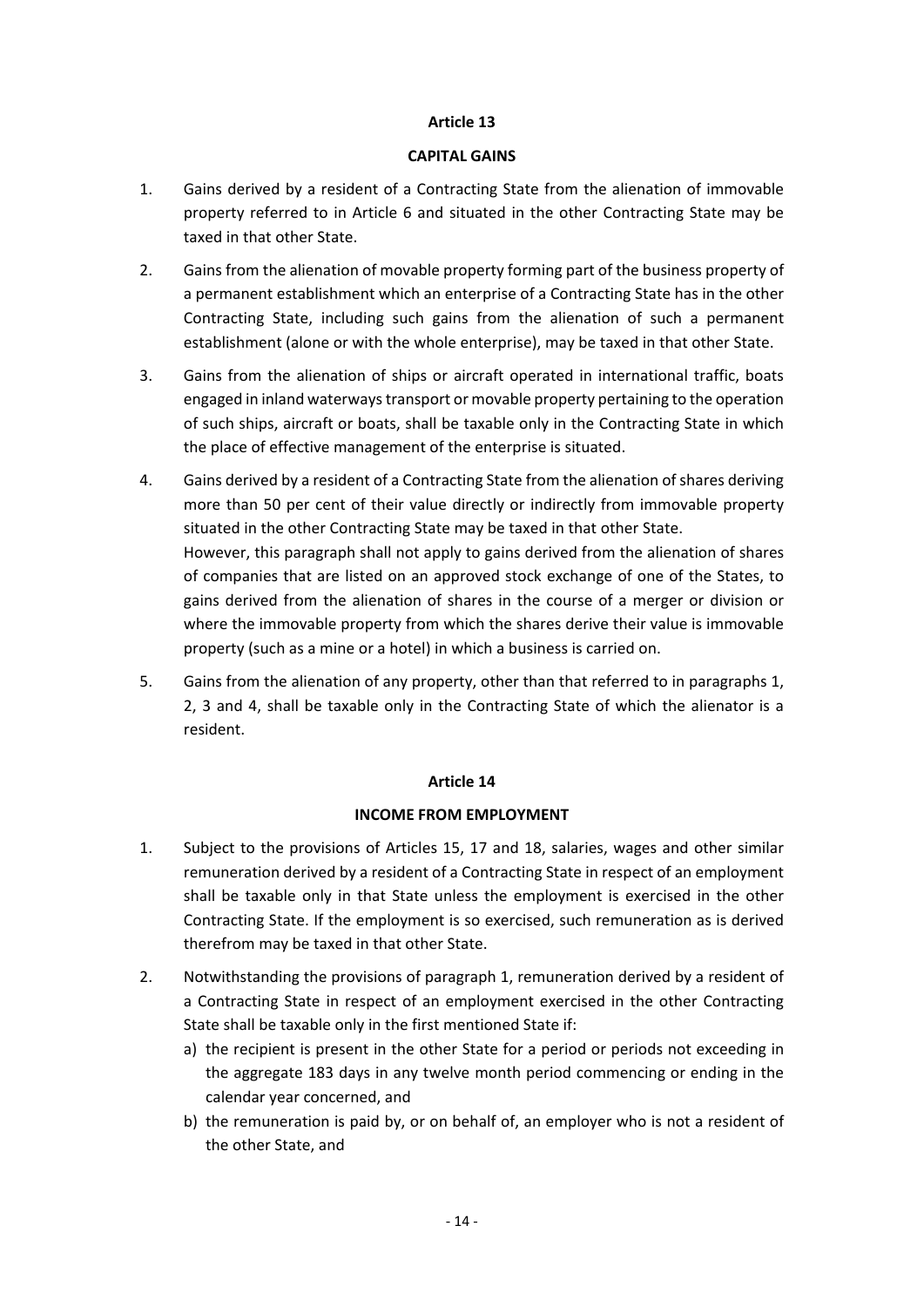- c) the remuneration is not borne by a permanent establishment which the employer has in the other State.
- 3. Notwithstanding the preceding provisions of this Article, remuneration derived in respect of an employment exercised aboard a ship or aircraft operated in international traffic, or aboard a boat engaged in inland waterways transport, may be taxed in the Contracting State in which the place of effective management of the enterprise is situated.

# **DIRECTORS FEES**

Directors' fees and other similar payments derived by a resident of a Contracting State in his capacity as a member of the board of directors of a company which is a resident of the other Contracting State may be taxed in that other State.

# **Article 16**

# **ARTISTES AND SPORTSPERSONS**

- 1. Notwithstanding the provisions of Articles 7 and 14, income derived by a resident of a Contracting State as an entertainer, such as a theatre, motion picture, radio or television artiste, or a musician, or as a sportsperson, from his personal activities as such exercised in the other Contracting State, may be taxed in that other State.
- 2. Where income in respect of personal activities exercised by an entertainer or a sportsperson in his capacity as such accrues not to the entertainer or sportsperson himself but to another person, that income may, notwithstanding the provisions of Articles 7 and 14, be taxed in the Contracting State in which the activities of the entertainer or sportsperson are exercised

# **Article 17**

# **PENSIONS**

- 1. Subject to the provisions of paragraph 2 of Article 18, pensions and other similar remuneration paid to a resident of a Contracting State in consideration of past employment shall be taxable only in that State.
- 2. Notwithstanding the provisions of paragraph 1, pensions and other payments made under the social security legislation of a Contracting State shall be taxable only in that State.
- 3. Notwithstanding the provisions of paragraph 1, pensions and other similar remuneration (including lump-sum payments) arising in a Contracting State and paid to a resident of the other Contracting State shall be taxable only in the first-mentioned State, provided that such payments derive from contributions paid to or from provisions made under a pension scheme by the recipient or on his behalf and that these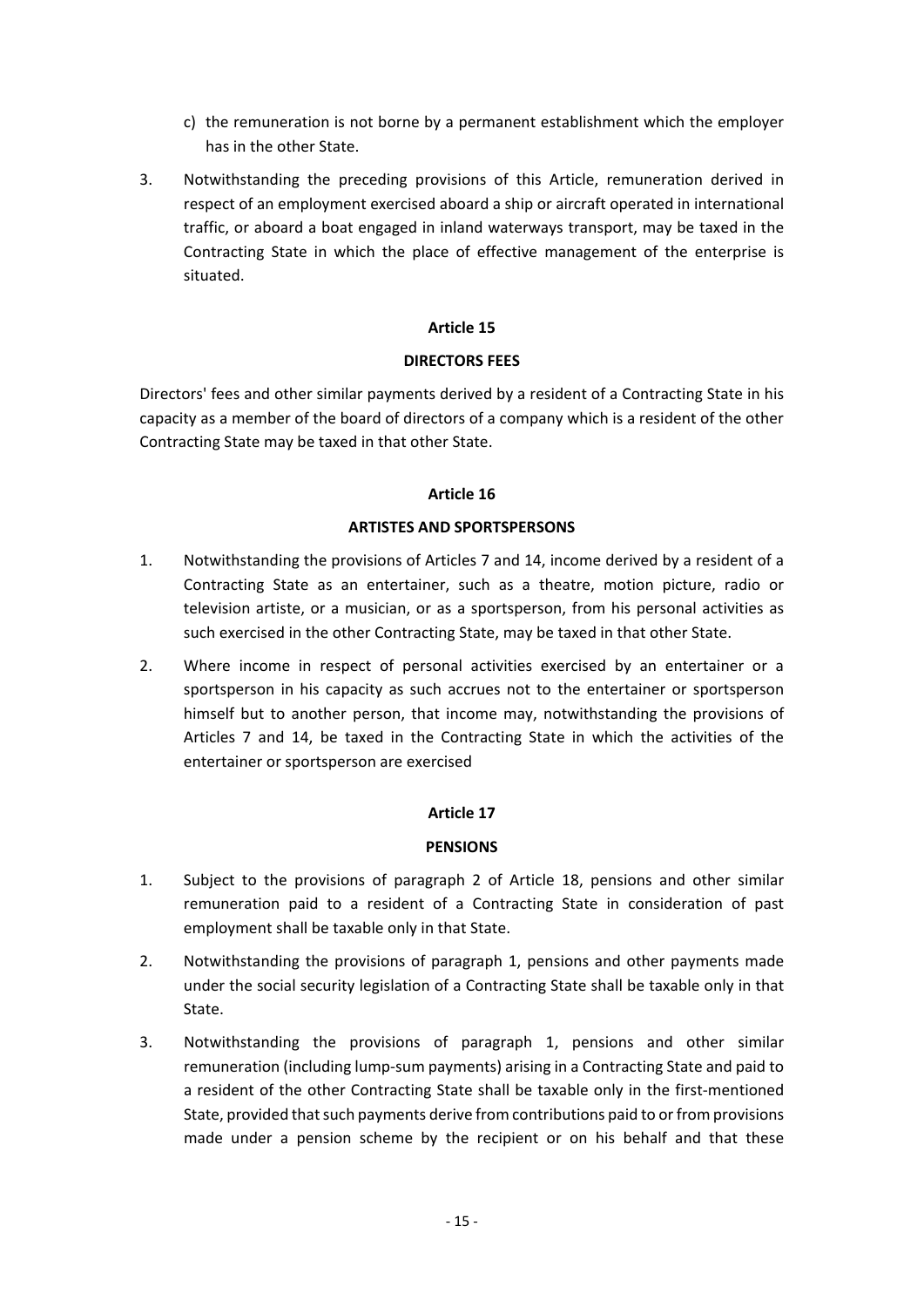contributions, provisions or the pensions or other similar remuneration have been subjected to tax in the first-mentioned State under the ordinary rules of its tax laws.

# **Article 18**

# **GOVERNMENT SERVICE**

- 1. a) Salaries, wages and other similar remuneration, paid by a Contracting State or a local authority thereof to an individual in respect of services rendered to that State or authority shall be taxable only in that State.
	- b) However, such salaries, wages and other similar remuneration shall be taxable only in the other Contracting State if the services are rendered in that State and the individual is a resident of that State who:
		- (i) is a national of that State; or
		- (ii) did not become a resident of that State solely for the purpose of rendering the services.
- 2. a) Notwithstanding the provisions of paragraph 1, pensions and other similar remuneration paid by, or out of funds created by, a Contracting State or a local authority thereof to an individual in respect of services rendered to that State or authority shall be taxable only in that State.
	- b) However, such pensions and other similar remuneration shall be taxable only in the other Contracting State if the individual is a resident of, and a national of, that State.
- 3. The provisions of Articles 14, 15, 16 and 17 shall apply to salaries, wages, pensions, and other similar remuneration in respect of services rendered in connection with a business carried on by a Contracting State or a local authority thereof.

# **Article 19**

# **STUDENTS**

Payments which a student or business apprentice who is or was immediately before visiting a Contracting State a resident of the other Contracting State and who is present in the firstmentioned State solely for the purpose of his education or training receives for the purpose of his maintenance, education or training shall not be taxed in that State, provided that such payments arise from sources outside that State.

# **Article 20**

# **OTHER INCOME**

- 1. Items of income of a resident of a Contracting State, wherever arising, not dealt with in the foregoing Articles of this Convention shall be taxable only in that State.
- 2. The provisions of paragraph 1 shall not apply to income, other than income from immovable property as defined in paragraph 2 of Article 6, if the recipient of such income, being a resident of a Contracting State, carries on business in the other Contracting State through a permanent establishment situated therein, and the right or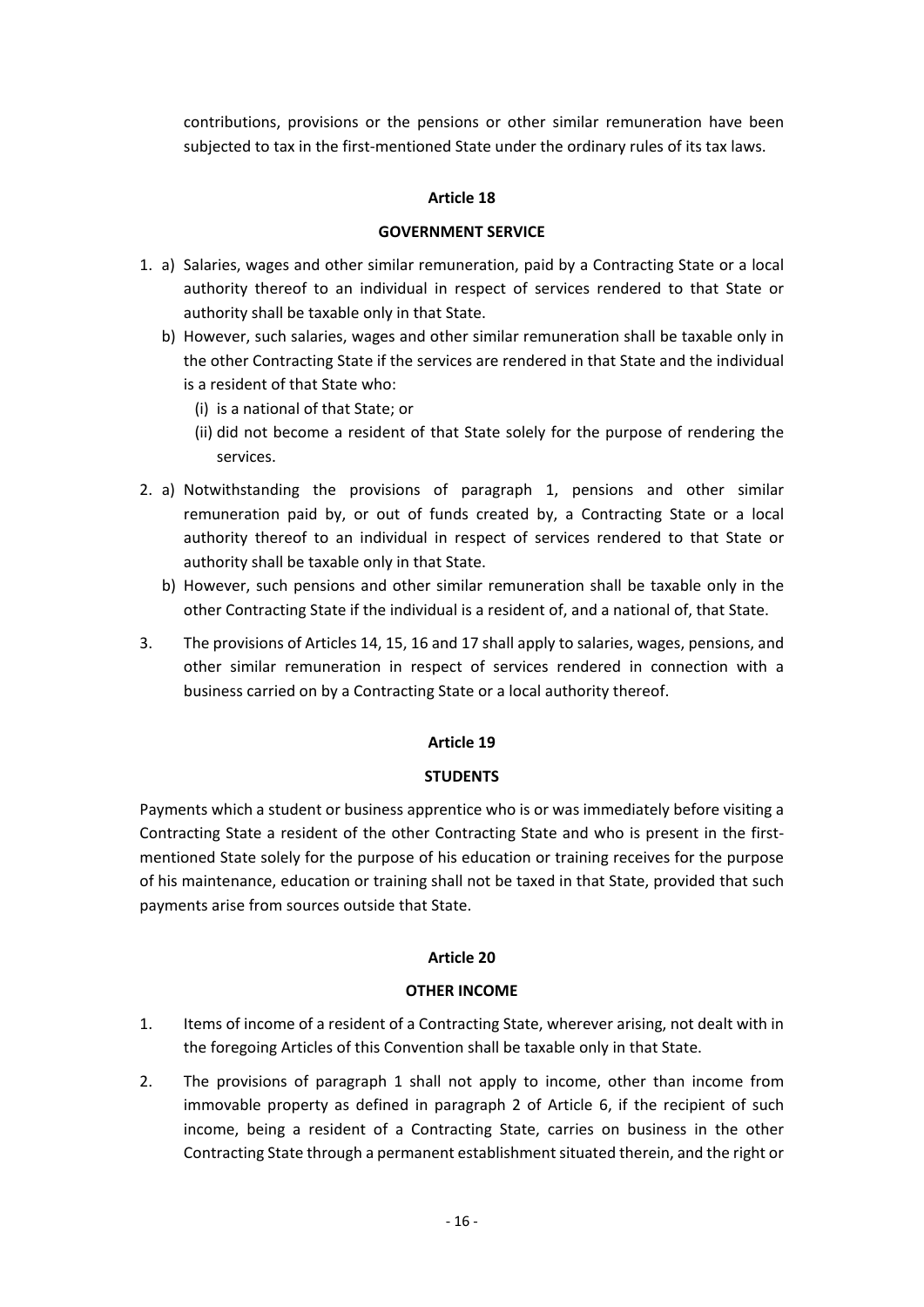property in respect of which the income is paid is effectively connected with such permanent establishment. In such case the provisions of Article 7 shall apply.

# **CHAPTER IV**

# **TAXATION OF CAPITAL**

# **Article 21**

# **CAPITAL**

- 1. Capital represented by immovable property referred to in Article 6, owned by a resident of a Contracting State and situated in the other Contracting State, may be taxed in that other State.
- 2. Capital represented by movable property forming part of the business property of a permanent establishment which an enterprise of a Contracting State has in the other Contracting State may be taxed in that other State.
- 3. Capital represented by ships and aircraft operated in international traffic and by boats engaged in inland waterways transport, and by movable property pertaining to the operation of such ships, aircraft and boats, shall be taxable only in the Contracting State in which the place of effective management of the enterprise is situated.
- 4. All other elements of capital of a resident of a Contracting State shall be taxable only in that State.

#### **CHAPTER V**

#### **METHODS FOR ELIMINATION OF DOUBLE TAXATION**

#### **Article 22**

# **ELIMINATION OF DOUBLE TAXATION**

- 1. Subject to the provisions of the law of Luxembourg regarding the elimination of double taxation which shall not affect the general principle hereof, double taxation shall be eliminated as follows:
	- a) Where a resident of Luxembourg derives income or owns capital which, in accordance with the provisions of this Convention, may be taxed in Uruguay, Luxembourg shall, subject to the provisions of subparagraphs b) and c), exempt such income or capital from tax, but may, in order to calculate the amount of tax on the remaining income or capital of the resident, apply the same rates of tax as if the income or capital had not been exempted.
	- b) Where a resident of Luxembourg derives income which, in accordance with the provisions of Articles 10, 11, 12, paragraph 4 of Article 13 and Article 16 may be taxed in Uruguay, Luxembourg shall allow as a deduction from the income tax on individuals or from the corporation tax of that resident an amount equal to the tax paid in Uruguay. Such deduction shall not, however, exceed that part of the tax, as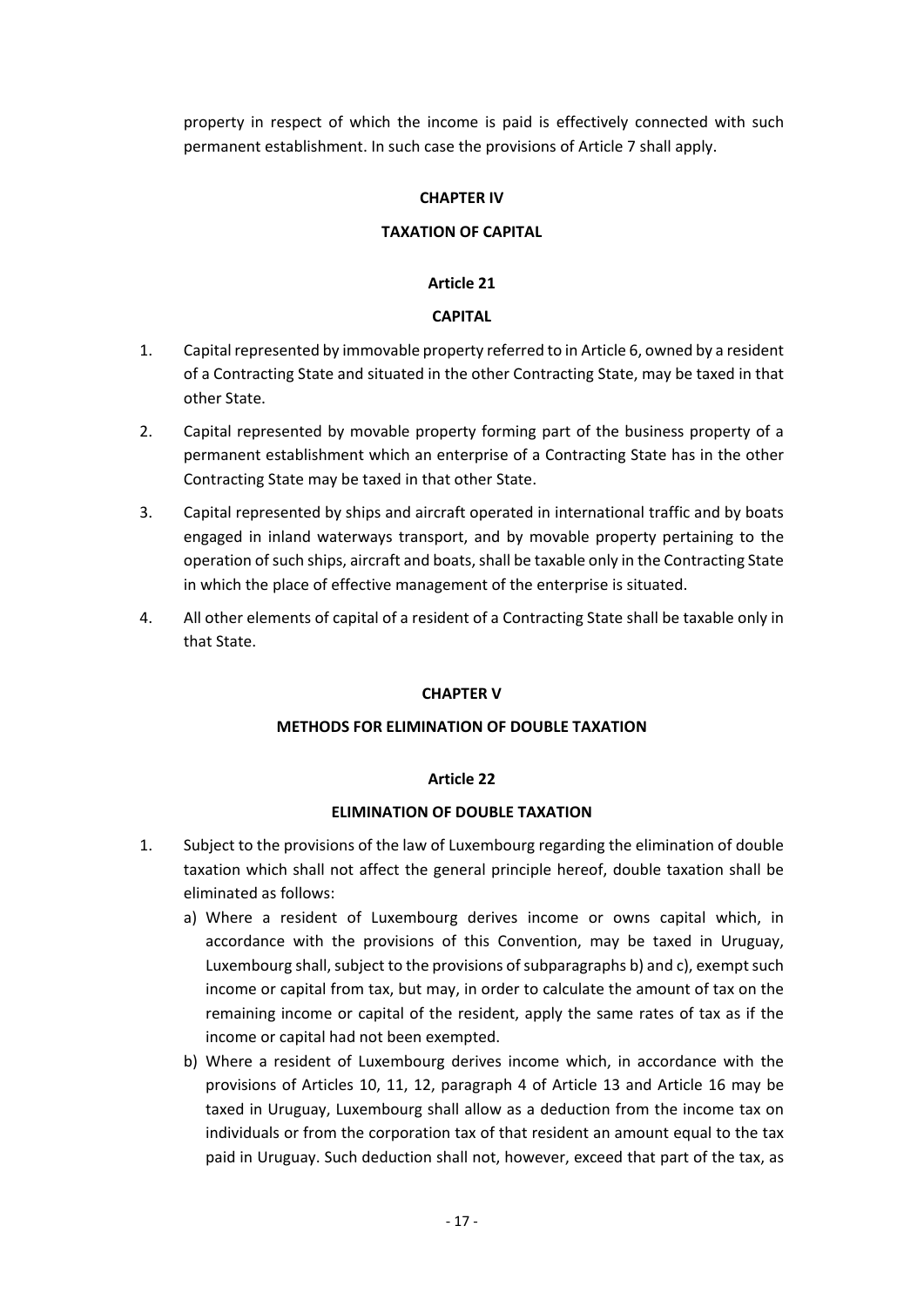computed before the deduction is given, which is attributable to such items of income derived from Uruguay.

- c) The provisions of subparagraph a) shall not apply to income derived or capital owned by a resident of Luxembourg where Uruguay applies the provisions of this Convention to exempt such income or capital from tax or applies the provisions of paragraph 2 of Articles 10, 11 or 12 to such income.
- 2. Subject to the provisions of the law of Uruguay regarding the elimination of double taxation which shall not affect the general principle hereof, double taxation shall be eliminated as follows:
	- a) Residents in Uruguay, deriving income which has, in accordance with Luxembourg law and under the provisions of this Convention, been subject to taxation in Luxembourg, may credit the tax so paid against any Uruguayan tax payable in respect of the same income. The same shall also apply in respect of capital which has, in accordance with Luxembourg law and under the provisions of this Convention, been subject to taxation in Luxembourg; the capital tax so paid may be credited against any Uruguayan tax payable in respect of the same capital. Such deduction shall not, however, exceed that part of the Uruguayan tax on income or capital, as computed before the deduction is given.
	- b) Where, in accordance with any provision of the Convention, income derived or capital owned by a resident of Uruguay is exempt from tax in Uruguay, Uruguay may nevertheless, in calculating the amount of tax on the remaining income or capital of such resident, take into account the exempted income or capital.

#### **CHAPTER VI**

# **SPECIAL PROVISIONS**

# **Article 23**

#### **NON-DISCRIMINATION**

- 1. Nationals of a Contracting State shall not be subjected in the other Contracting State to any taxation or any requirement connected therewith, which is other or more burdensome than the taxation and connected requirements to which nationals of that other State in the same circumstances, in particular with respect to residence, are or may be subjected. This provision shall, notwithstanding the provisions of Article 1, also apply to persons who are not residents of one or both of the Contracting States.
- 2. The taxation on a permanent establishment which an enterprise of a Contracting State has in the other Contracting State shall not be less favourably levied in that other State than the taxation levied on enterprises of that other State carrying on the same activities. This provision shall not be construed as obliging a Contracting State to grant to residents of the other Contracting State any personal allowances, reliefs and reductions for taxation purposes on account of civil status or family responsibilities which it grants to its own residents.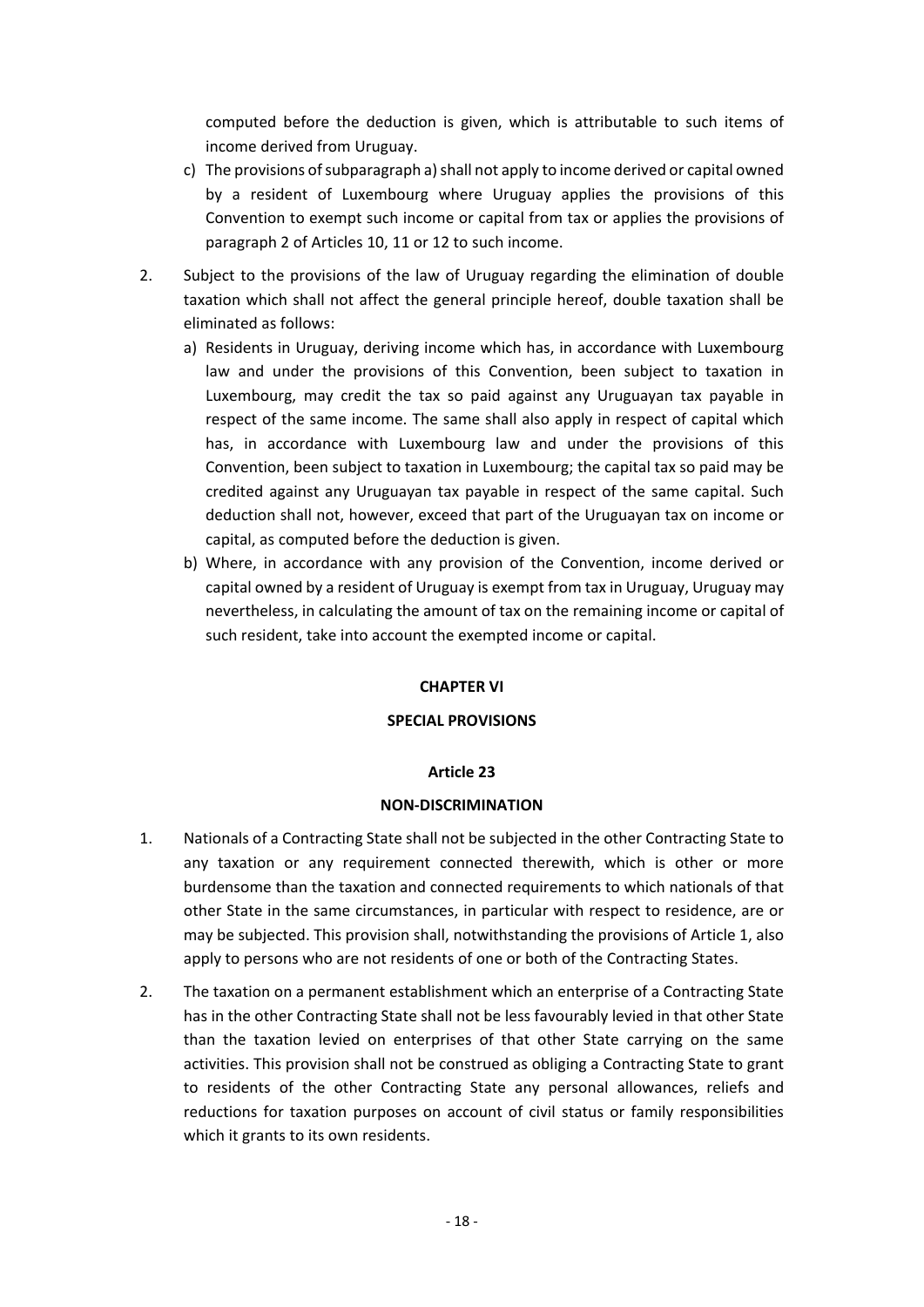- 3. Except where the provisions of paragraph 1 of Article 9, paragraph 7 of Article 11, or paragraph 6 of Article 12, apply, interest, royalties and other disbursements paid by an enterprise of a Contracting State to a resident of the other Contracting State shall, for the purpose of determining the taxable profits of such enterprise, be deductible under the same conditions as if they had been paid to a resident of the first-mentioned State. Similarly, any debts of an enterprise of a Contracting State to a resident of the other Contracting State shall, for the purpose of determining the taxable capital of such enterprise, be deductible under the same conditions as if they had been contracted to a resident of the first-mentioned State.
- 4. Enterprises of a Contracting State, the capital of which is wholly or partly owned or controlled, directly or indirectly, by one or more residents of the other Contracting State, shall not be subjected in the first-mentioned State to any taxation or any requirement connected therewith which is other or more burdensome than the taxation and connected requirements to which other similar enterprises of the firstmentioned State are or may be subjected.
- 5. The provisions of this Article shall, notwithstanding the provisions of Article 2, apply to taxes of every kind and description.

# **MUTUAL AGREEMENT PROCEDURE**

1. **[The first sentence of paragraph 1 of Article 24 of this Convention is replaced by the first sentence of paragraph 1 of Article 16 of the MLI]** [ Where a person considers that the actions of one or both of the Contracting States result or will result for him in taxation not in accordance with the provisions of this Convention, he may, irrespective of the remedies provided by the domestic law of those States, present his case to the competent authority of the Contracting State of which he is a resident or, if his case comes under paragraph 1 of Article 23, to that of the Contracting State of which he is a national.]

*The following first sentence of paragraph 1 of Article 16 of the MLI replaces the first sentence of paragraph 1 of Article 24 of this Convention:*

#### ARTICLE 16 OF THE MLI – MUTUAL AGREEMENT PROCEDURE

Where a person considers that the actions of one or both of the [*Contracting States*] result or will result for that person in taxation not in accordance with the provisions of [*this Convention*], that person may, irrespective of the remedies provided by the domestic law of those [*Contracting States*], present the case to the competent authority of either [*Contracting State*].

The case must be presented within three years from the first notification of the action resulting in taxation not in accordance with the provisions of the Convention.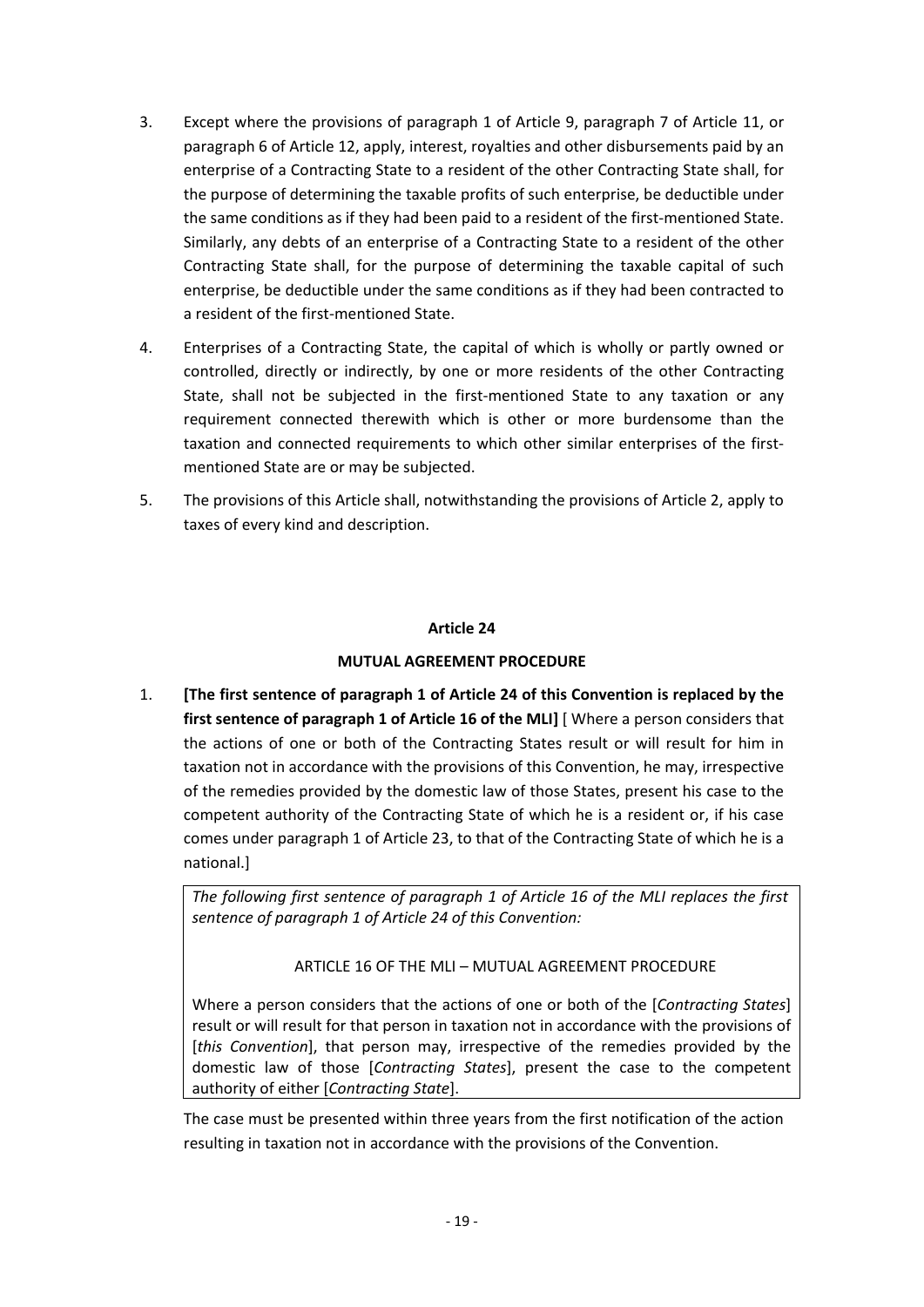- 2. The competent authority shall endeavour, if the objection appears to it to be justified and if it is not itself able to arrive at a satisfactory solution, to resolve the case by mutual agreement with the competent authority of the other Contracting State, with a view to the avoidance of taxation which is not in accordance with the Convention. Any agreement reached shall be implemented notwithstanding any time limits in the domestic law of the Contracting States.
- 3. The competent authorities of the Contracting States shall endeavour to resolve by mutual agreement any difficulties or doubts arising as to the interpretation or application of the Convention. They may also consult together for the elimination of double taxation in cases not provided for in the Convention.
- 4. The competent authorities of the Contracting States may communicate with each other directly, including through a joint commission consisting of themselves or their representatives, for the purpose of reaching an agreement in the sense of the preceding paragraphs.
- 5. Where,
	- a) under paragraph 1, a person has presented a case to the competent authority of a Contracting State on the basis that the actions of one or both of the Contracting States have resulted for that person in taxation not in accordance with the provisions of this Convention, and
	- b) the competent authorities are unable to reach an agreement to resolve that case pursuant to paragraph 2 within two years from the presentation of the case to the competent authority of the other Contracting State,

any unresolved issues arising from the case shall be submitted to arbitration if the person so requests within two years from the first day from which arbitration may be requested. These unresolved issues shall not, however, be submitted to arbitration if a decision on these issues has already been rendered by a court or administrative tribunal of either Contracting State. Unless a person directly affected by the case informs the competent authority of a Contracting State, within three months from the communication of the mutual agreement that implements the arbitration decision, that he does not accept the mutual agreement, the arbitration decision shall be binding and shall be implemented notwithstanding any time limits in the domestic laws of both Contracting States. The competent authorities of the Contracting States shall by mutual agreement settle the mode of application of this paragraph.

#### **Article 25**

# **EXCHANGE OF INFORMATION**

1. The competent authorities of the Contracting States shall exchange such information as is foreseeably relevant for carrying out the provisions of this Convention or to the administration or enforcement of the domestic laws concerning taxes of every kind and description imposed on behalf of the Contracting States or of their local authorities, insofar as the taxation thereunder is not contrary to the Convention. The exchange of information is not restricted by Articles 1 and 2.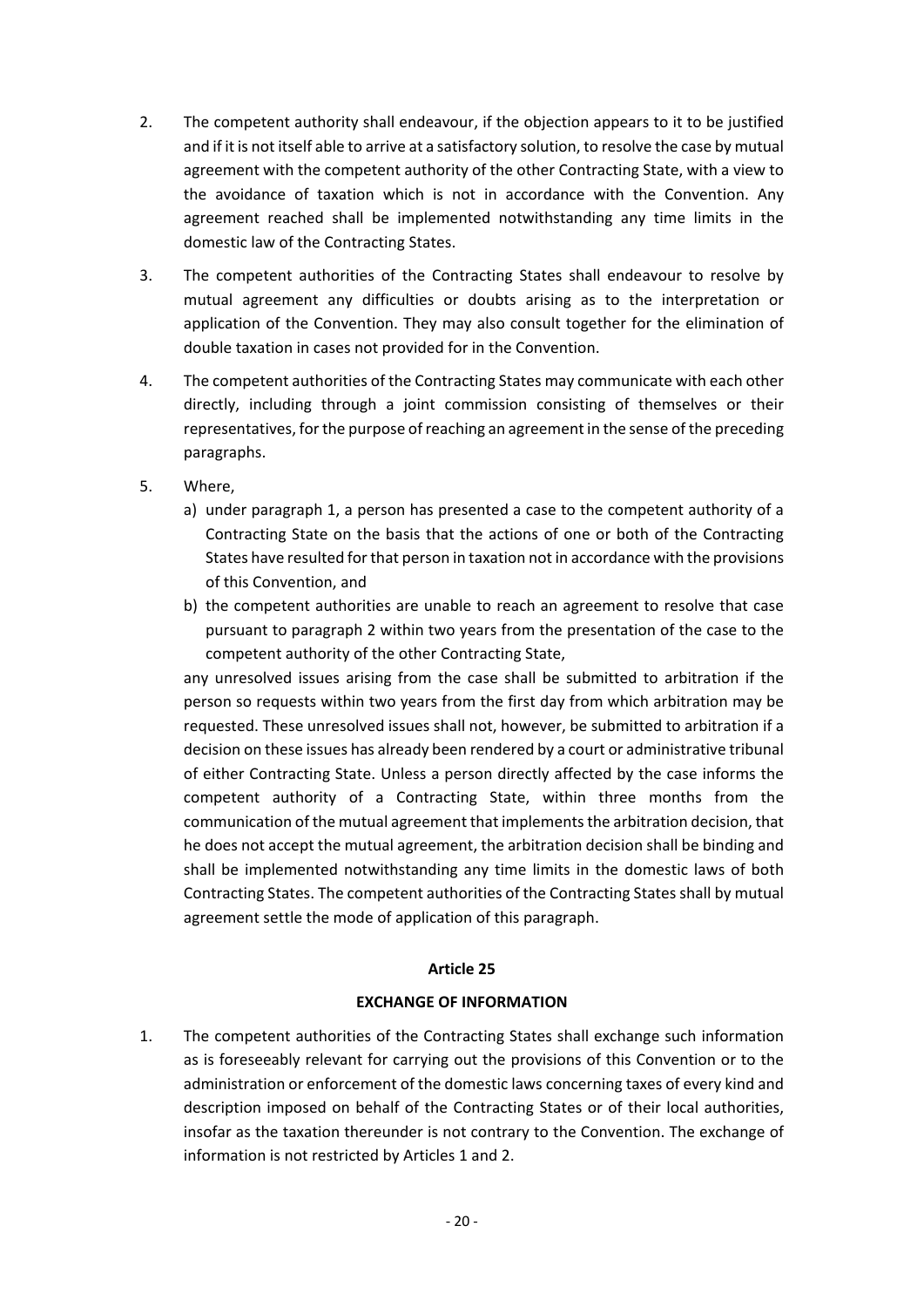- 2. Any information received under paragraph 1 by a Contracting State shall be treated as secret in the same manner as information obtained under the domestic laws of that State and shall be disclosed only to persons or authorities (including courts and administrative bodies) concerned with the assessment or collection of, the enforcement or prosecution in respect of, the determination of appeals in relation to the taxes referred to in paragraph 1, or the oversight of the above. Such persons or authorities shall use the information only for such purposes. They may disclose the information in public court proceedings or in judicial decisions.
- 3. In no case shall the provisions of paragraphs 1 and 2 be construed so as to impose on a Contracting State the obligation:
	- a) to carry out administrative measures at variance with the laws and administrative practice of that or of the other Contracting State;
	- b) to supply information which is not obtainable under the laws or in the normal course of the administration of that or of the other Contracting State;
	- c) to supply information which would disclose any trade, business, industrial, commercial or professional secret or trade process, or information the disclosure of which would be contrary to public policy (ordre public).
- 4. If information is requested by a Contracting State in accordance with this Article, the other Contracting State shall use its information gathering measures to obtain the requested information, even though that other State may not need such information for its own tax purposes. The obligation contained in the preceding sentence is subject to the limitations of paragraph 3 but in no case shall such limitations be construed to permit a Contracting State to decline to supply information solely because it has no domestic interest in such information.
- 5. In no case shall the provisions of paragraph 3 be construed to permit a Contracting State to decline to supply information upon request solely because the information is held by a bank, other financial institution, nominee or person acting in an agency or a fiduciary capacity or because it relates to ownership interests in a person.

# **MEMBERS OF DIPLOMATIC MISSIONS AND CONSULAR POSTS**

Nothing in this Convention shall affect the fiscal privileges of members of diplomatic missions or consular posts under the general rules of international law or under the provisions of special agreements.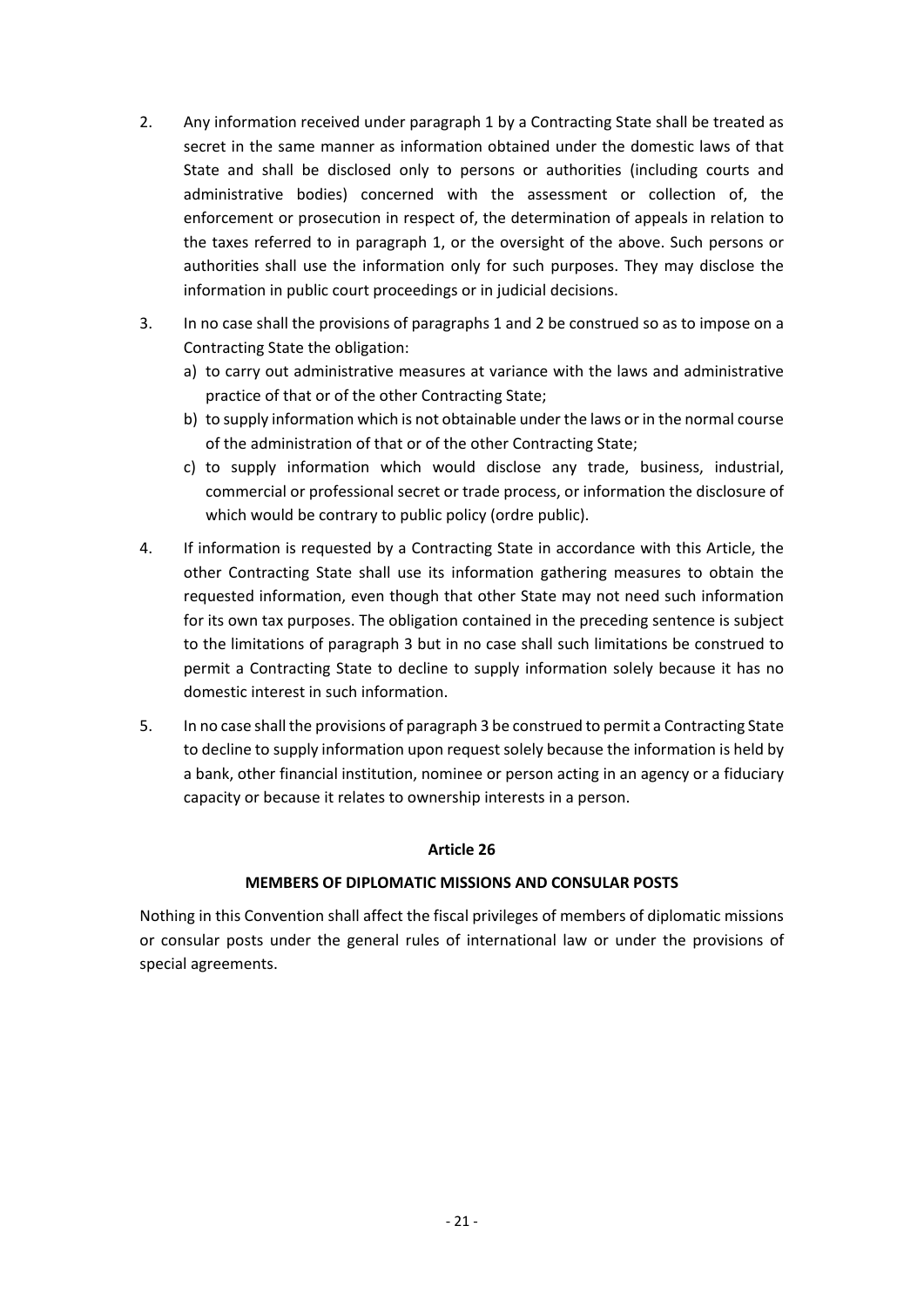*The following paragraph 1 of Article 7 of the MLI applies and supersedes the provisions of this Convention :*

# ARTICLE 7 OF THE MLI – PREVENTION OF TREATY ABUSE

(Principal purposes test provision)

Notwithstanding any provisions of [the Convention], a benefit under [the Convention] shall not be granted in respect of an item of income or capital if it is reasonable to conclude, having regard to all relevant facts and circumstances, that obtaining that benefit was one of the principal purposes of any arrangement or transaction that resulted directly or indirectly in that benefit, unless it is established that granting that benefit in these circumstances would be in accordance with the object and purpose of the relevant provisions of [*the Convention*].

*The following paragraph 4 of Article 7 of the MLI applies to paragraph 1 of Article 7 Of the MLI :*

Where a benefit under [*the Convention*] is denied to a person under [*paragraph 1 of Article 7 of the MLI*], the competent authority of the [*Contracting State*] that would otherwise have granted this benefit shall nevertheless treat that person as being entitled to this benefit, or to different benefits with respect to a specific item of income or capital, if such competent authority, upon request from that person and after consideration of the relevant facts and circumstances, determines that such benefits would have been granted to that person in the absence of the transaction or arrangement referred to in [*paragraph 1 of Article 7 of the MLI*]. The competent authority of the [*Contracting State*] to which a request has been made under this paragraph by a resident of the other [*Contracting State*] shall consult with the competent authority of that other [*Contracting State*] before rejecting the request.

# **CHAPTER VII**

#### **FINAL PROVISIONS**

# **Article 27**

# **ENTRY INTO FORCE**

- 1. The Contracting States shall notify each other in writing, through diplomatic channels, that the procedures required by its law for the entry into force of this Convention have been satisfied.
- 2. The Convention shall enter into force on the fifteenth day after the date of the later of the notifications referred to in paragraph 1 and its provisions shall have effect:
	- a) in respect of taxes due at source, for amounts credited or paid on or after the first day of January of the first calendar year following that in which this Convention enters into force; and
	- b) in respect of other taxes and other matters, for the taxable periods beginning on or after the first day of January of the first calendar year next following that in which this Convention enters into force.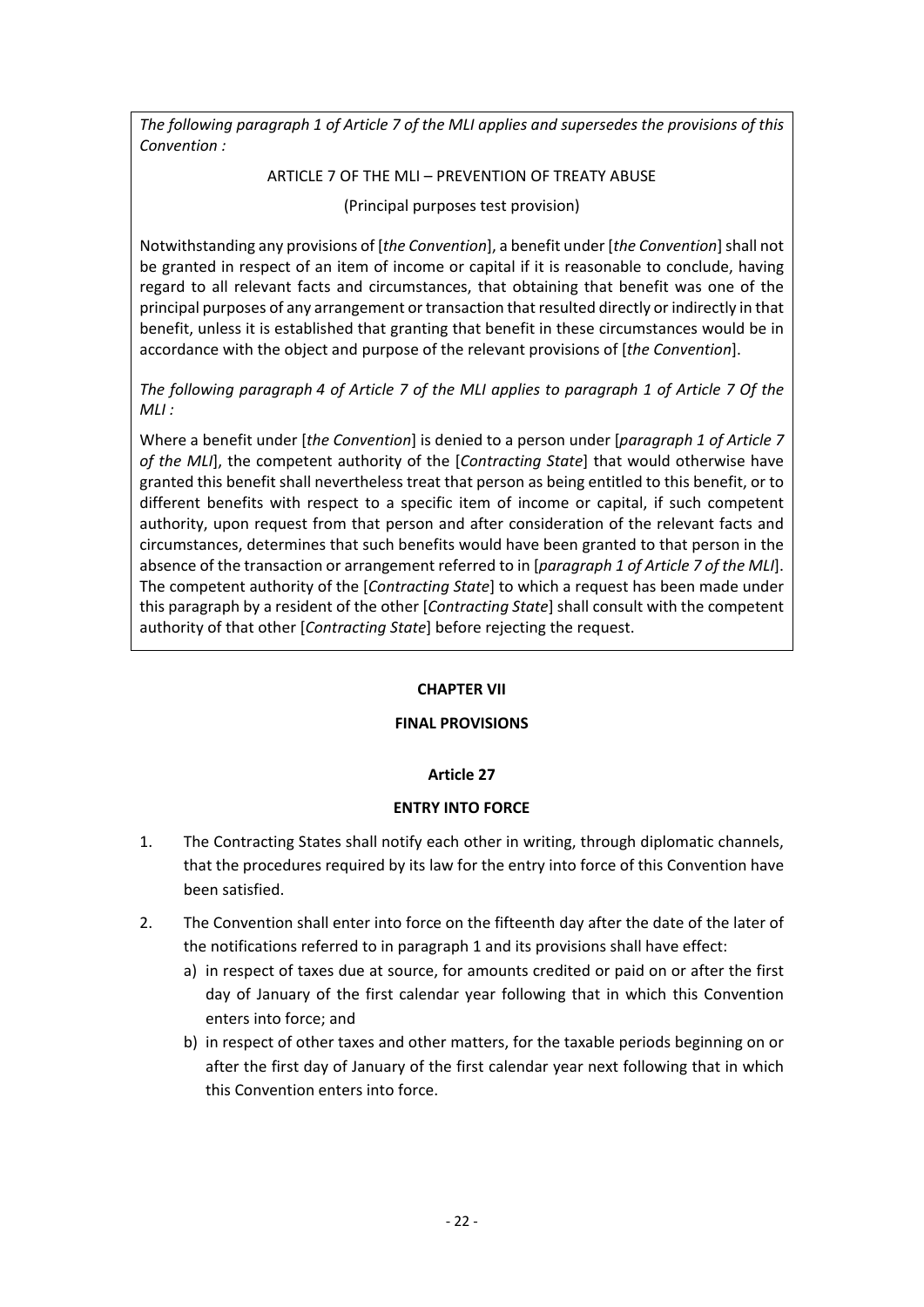#### **TERMINATION**

- 1. This Convention shall remain in force until terminated by a Contracting State. Either Contracting State may terminate the Convention, through diplomatic channels, by giving notice of termination at least six months before the end of any calendar year beginning after the expiration of a period of five years from the date of its entry into force.
- 2. The Convention shall cease to have effect:
	- a) in respect of taxes due at source, for amounts credited or paid on or after the first day of January of the first calendar year following that in which the notice is given; and
	- b) in respect of other taxes and other matters, for the taxable periods beginning on or after the first day of January of the first calendar year next following that in which the notice is given.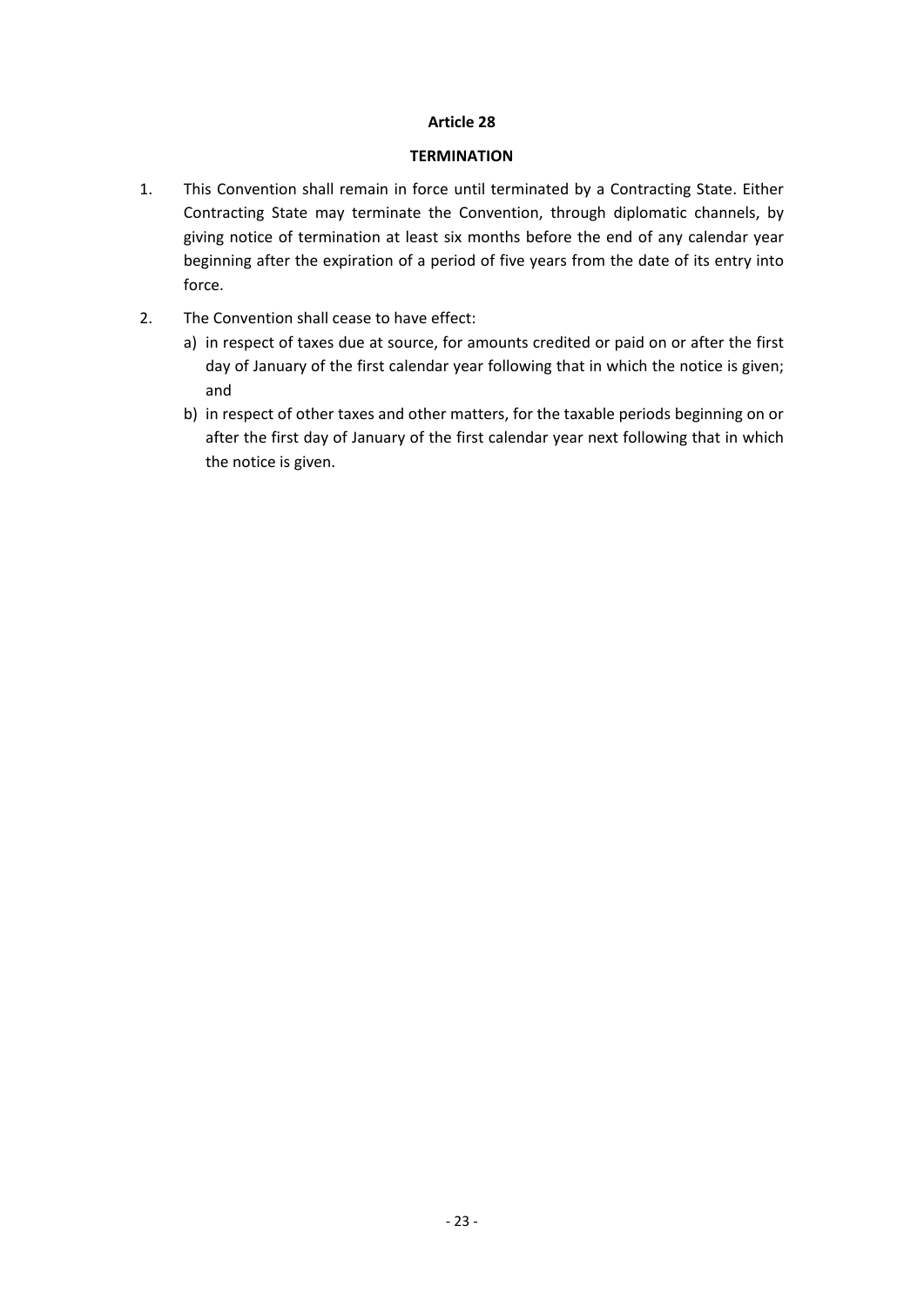#### **PROTOCOL**

At the moment of signing the Convention between the Grand Duchy of Luxembourg and the Oriental Republic of Uruguay for the avoidance of double taxation and the prevention of fiscal evasion with respect to taxes on income and on capital, the undersigned have agreed upon the following provisions which shall form an integral part of the Convention.

- 1. Ad Article 4, paragraph 1:
	- a) A collective investment vehicle which is established in a Contracting State shall be considered to be a resident of that Contracting State. A collective investment vehicle means a vehicle or arrangement that is recognised under the legislation of a Contracting State regulating funds.
	- b) The entities included in Article 7 of Title 7 Texto Ordenado 1996 under the law of Uruguay shall be considered to be a resident of Uruguay.
- 2. Ad Article 13, paragraph 4:

The terms "merger" and "division" shall have the meaning that these terms have:

- a) in the case of Luxembourg, in Council Directive 90/434/EEC of 23 July 1990 on the common system of taxation applicable to mergers, divisions, transfers of assets and exchanges of shares concerning companies of different member States;
- b) in the case of Uruguay, in Law 16.060 of 4 September 1989.
- 3. Ad Article 25:
	- a) It is understood that the competent authority of the requested State shall provide upon request by the competent authority of the requesting State information for the purposes referred to in Article 25.
	- b) The competent authority of the requesting State shall provide the following information to the competent authority of the requested State when making a request for information under the Convention to demonstrate the foreseeable relevance of the information to the request:
		- (i) the identity of the person under examination or investigation;
		- (ii) a statement of the information sought including its nature and the form in which the requesting State wishes to receive the information from the requested State;
		- (iii) the tax purpose for which the information is sought;
		- (iv) grounds for believing that the information requested is held in the requested State or is in the possession or control of a person within the jurisdiction of the requested State;
		- (v) to the extent known, the name and address of any person believed to be in possession of the requested information;
		- (vi) a statement that the requesting State has pursued all means available in its own territory to obtain the information, except those that would give rise to disproportionate difficulties;
		- (vii) the period of time for which the information is requested.